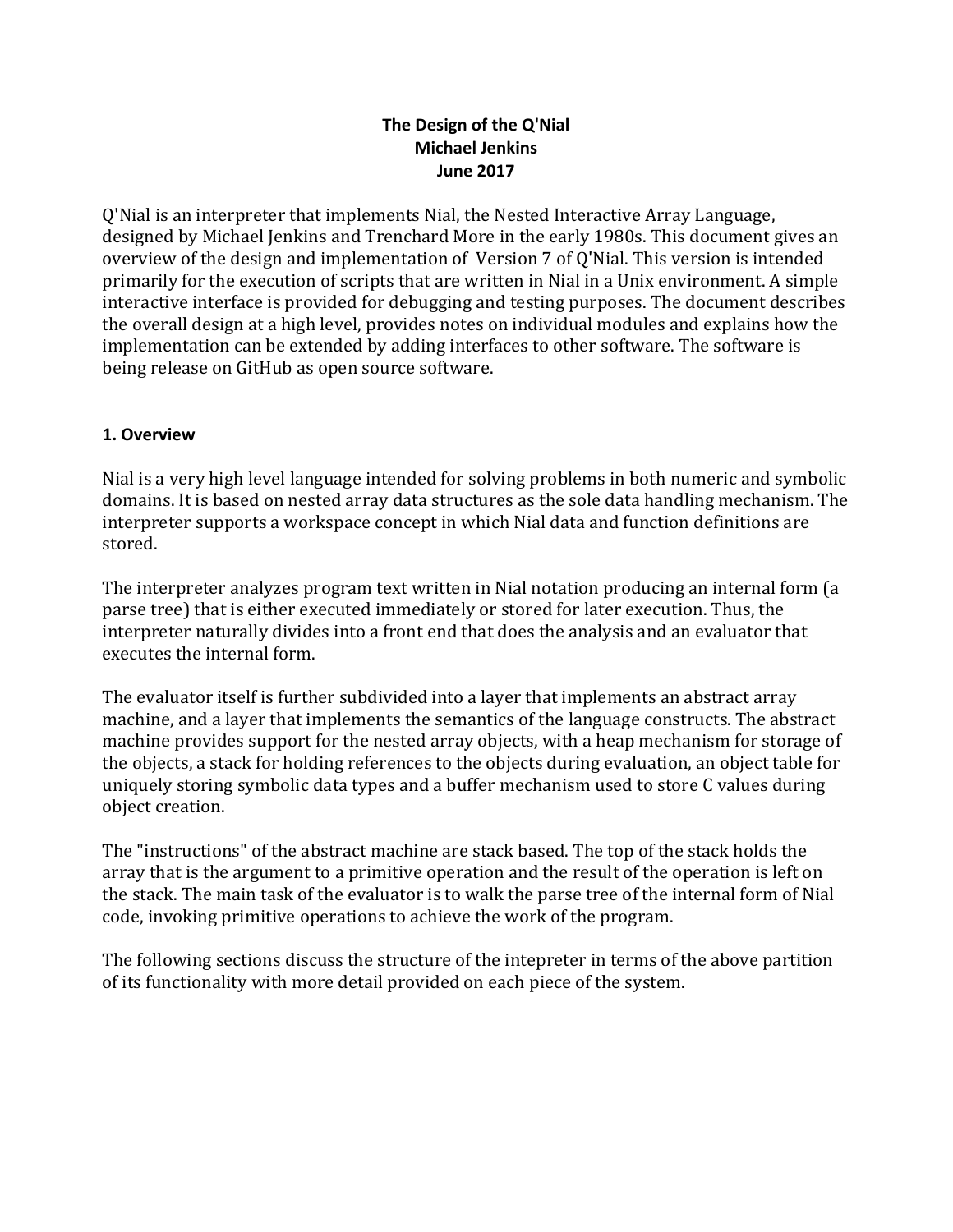#### **2. The Abstract Machine**

The Nial abstract machine is implemented as five main components:

- memory management of array objects in the heap
- array creation with routines to fetch and store items
- a stack of array values
- an object table for unique storage of phrases and faults
- routines to manage a heap object as a buffer of C values

The predefined functional and data objects of the language are constructed using the capabilities of these components. The files *absmach.c* and *absmach.h* implement the components.

## **2.1 The Heap**

The Nial heap is a C array *mem*[*]*, that is dynamically allocated on startup. Its use as a heap implemented by the following memory management routines:

- *reserve(n)*, which reserves space for an array object needing *n* words of storage, and  $-$  *release(x)*, which releases the heap block at offset *x*.

The heap blocks are allocated on a first fit basis, with the free list maintained using a doubly linked list. Tags are kept at both ends of a free area so that adjacent free blocks can be merged on the freeing of a block without searching the free list.

The heap is allocated as an array of words of defined type *nialint*, set as 32 or 64 bit integers depending on a compiler switch. References to arrays within the heap are given as an index into the heap array stored as a *nialint*. Cross-references from one array to another also use *nialint* indices.

A heap entry never moves when viewed as an index value; however, during heap expansion, the actual address of an array can change because of entire heap moves. Thus, care has to be taken not to hold an actual C address across a call that can result in heap expansion.

Because of Nial's scope rules, whereby most variables are automatically made local, the heap gets used largely in a stack like fashion. As a result the number of free areas remains small and most of the free space is in one block. Some operations can result in temporary fragmentation, but once the results are consumed, fragmentation reduces dramatically. No compaction algorithm is needed to maintain the heap because of this property of Nial usage.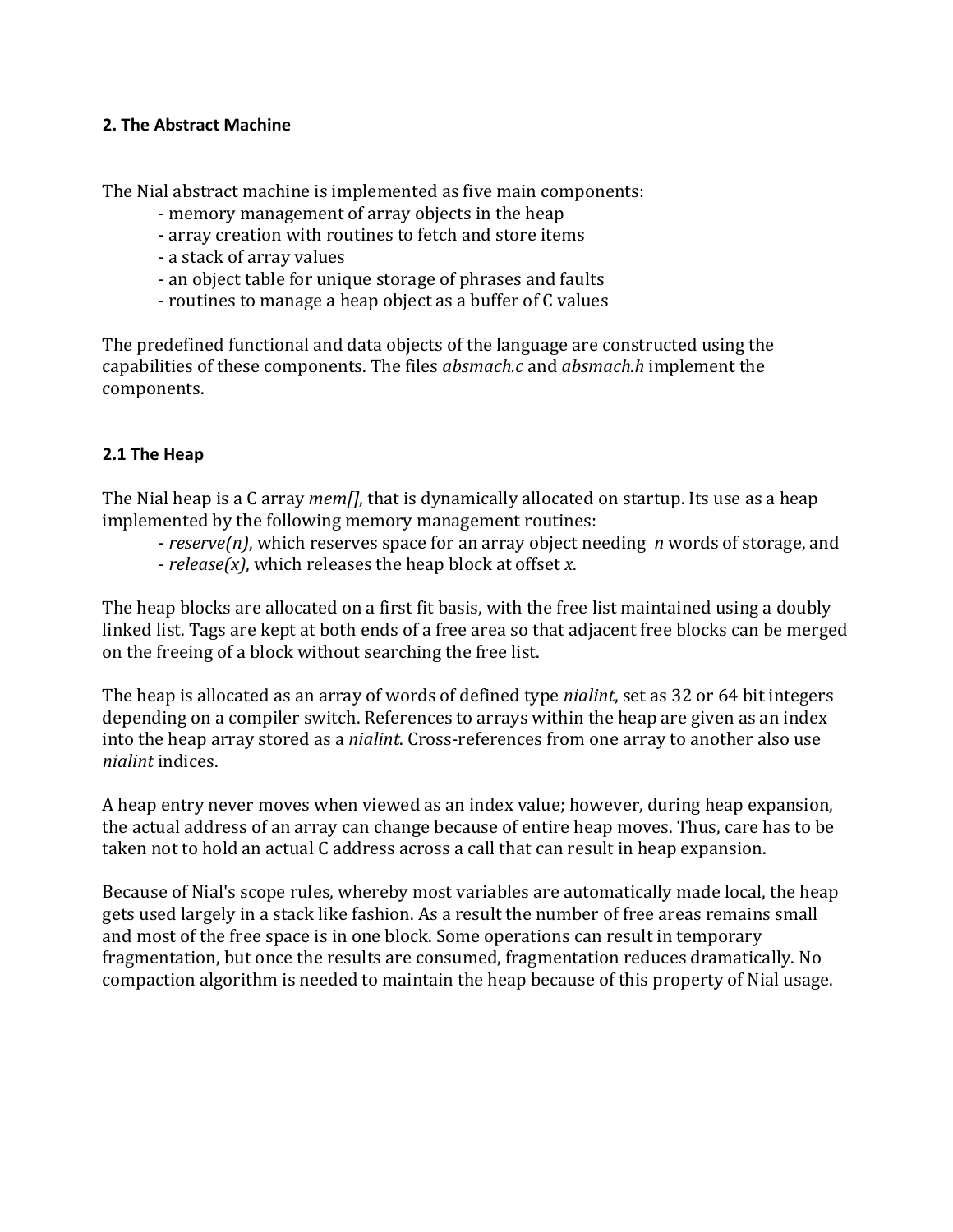#### **2.2 Array Representation**

All data objects in Nial are arrays and are stored in the heap. An array has the following properties:

- valence, the number of axes (equivalent to rank in APL or dimensionality in linear algebra)
- shape, an array of *nialints* giving the lengths along each axis
- tally, a nialint that is the number of items in the array, equal to the product of the shape
- kind, the storage kind for the items of the array
- data, the list of items of the array.

The heap is viewed as a sequence of blocks that are either allocated or free. An allocated block has the following format:

```
+------+--------+----------------------+-------+---------+---+--------------+
| size | refcnt | sortflg,kind,valence | tally | data ...| U | shape vector |
+------+--------+----------------------+-------+---------+---+--------------+
^ ^
| |
block address array address
```
where **v** represents some unused space if the block is larger than needed. When the block is free it has the form:

```
+-----+---------+---------+---------+-----+-----------+
|size | FREETAG | fwdlink | bcklink | ... | -(hdrptr) |
+-----+---------+---------+---------+-----+-----------+
^
|
block address
```
Memory management uses the **block address** in its tasks, whereas the evaluator use the array address to reference the array the block contains. The two addresses relate by

**block address** + **hdrsize** = **array address**

Using different values for these two purposes reduces the amount of index arithmetic needed on each reference to an item of an array.

The same heap design is used for both 32-bit and  $64$ -bit implementations of Q'Nial but is paramterized to allow for the different word size. Both versions use 64-bit double precision numbers for real number values. In the 32-bit version the block header size is an even number of *nialints* to ensure that the array reference is an even integer. This avoids alignment problems on architectures that required double precision numbers to be aligned on double word boundaries.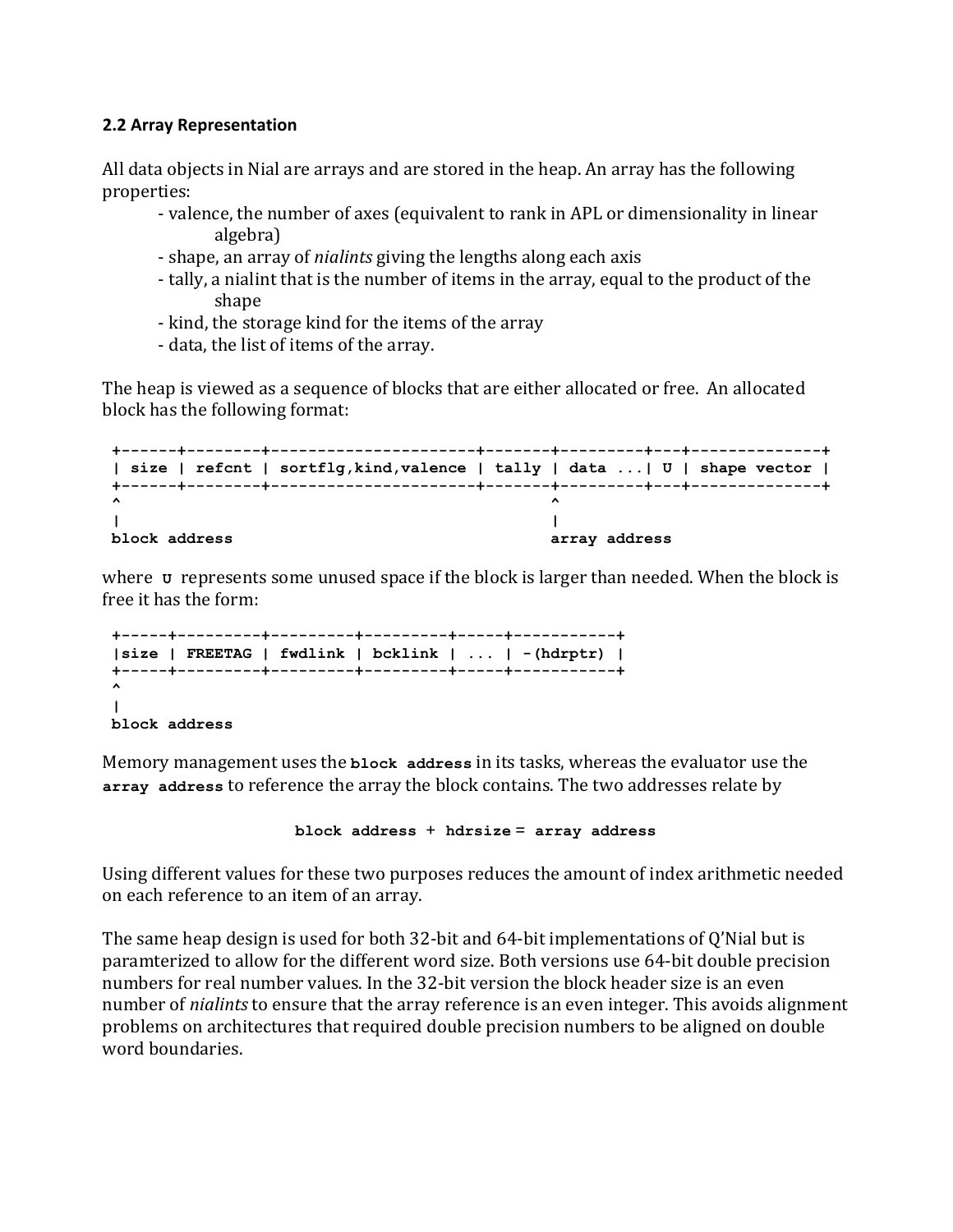The tally field in the header is redundant, it could be computed from the shape. It is included because it reduces overhead in many routines and can take advantage of the space needed to ensure alignment of the array pointer.

Both the block and array addresses are even integer indices for the heap array. Within the header, the third word packs in the valence, the storage kind and a flag indicating whether the array is in lexical order. The latter permits a speedup on certain array theory operations.

In the data field, the data is packed, either consisting of actual data stored as bits, bytes, words, double words, or as integer indices to other heap entries. The storage kinds correspond to the six atomic types plus "atype" which corresponds to a simple array of mixed type, an array of depth two or more, or an empty array.

The shape is attached at the end to avoid having to step over a varying sized field to get to the array address from the block address.

Any array, atom or otherwise, can be represented in this layout. For an atomic array, the storage kind is its atomic type and the valence is zero. A homogeneous simple array has storage kind corresponding to the type of atoms that it holds, but the data is packed. Simple arrays containing just phrases or just faults are not stored as packed because the items vary in representation size. Instead they are stored as "atype".

The macros that refer to array properties use the array address, the ones that refer to memory management use the block address.

The heap management is done with a doubly linked list of free areas. A free block can be detected from either end. From the front of a block, the refcnt field of the header is -1 for a free block or  $\geq$ =0 for an allocated array. From the end of a block, the last word is a negative number whose absolute value is the index for the block (its block address) for a free block, or the last word of the shape for an allocated array. For an array with no axes (a single, all atoms), the last word must be a zero to mark that it is allocated.

All arrays are created using the routine:

```
new_create_array(k,t,n,&sh)
```
where 

*k* storage kind

*t* tally

*n* length (for a phrase or fault only)

*&sh* the address of a C array holding the shape

Array creation is also supported using the routines:

*creatbool(b) createint(i) createreal(r)*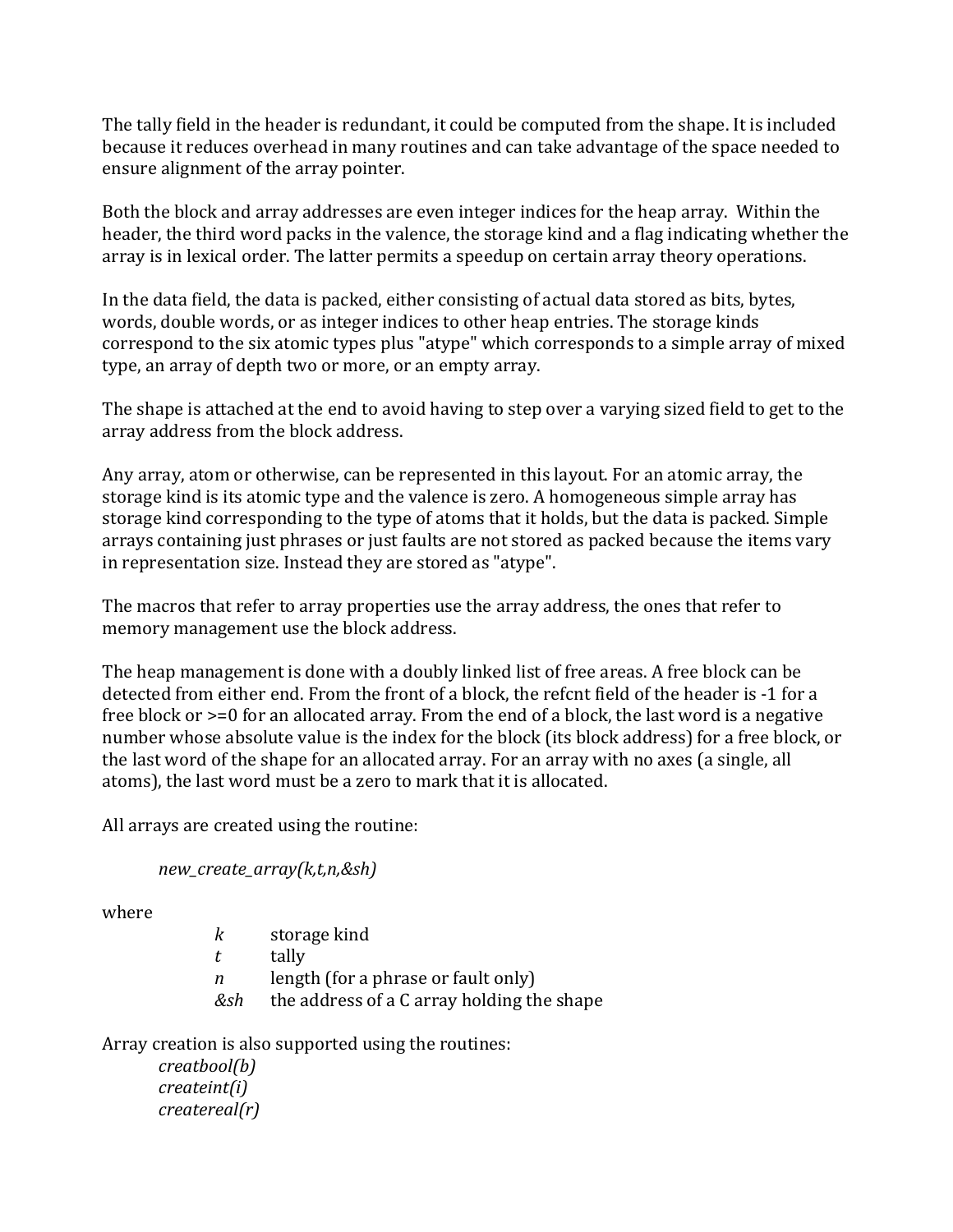*createchar(c) makephrase(s) makefault(s) mkstring(Cstr) mknstring(Cstr,n)*

The routine  $freeit(x)$  is used to free an array block when it is no longer used. The macros *freeup(x)* checks if the reference count is zero and if so calls *freeit*.

The array blocks are managed with reference counts. When *new\_create\_array* creates a new array block the reference count is set to zero. The reference count is incremented if

- the array is pushed on the stack
- the array is associated with a Nial variable
- the array becomes the item of another array
- the array is recorded in the atom table (phrase or fault)
- the array is permanently associated with a global C variable

It is decremented if

- the array is popped from the stack
- the array is replaced as the value of a Nial variable
- the array is replaced or removed as the item of an array
- the array is removed from the atom table.

An array is considered temporary if its reference count is zero. In order to protect an array needed temporarily, it is pushed on the stack. This approach, rather than incrementing the reference count directly, allows a cleanup if the execution long jumps to top level before decreasing the reference count since such a jump will trigger a cleanup of the stack. If this approach was not used, arrays allocated in intermediate routines called between the set point and the jumped point would not get cleaned up.

## **2.3 The Stack**

The Nial stack is used only to hold references to arrays held in the heap store in the C array *mem[].* It is used for arguments and results of both primitive and user defined operations and to hold values temporarily. Each array reference is an integer that is an index into the heap.

The stack is stored in a heap array. It is accessed by the macros:

| apush(x)           | pushes x onto the stack                                   |
|--------------------|-----------------------------------------------------------|
| $x = \alpha pop()$ | pops x from the stack                                     |
| swap()             | swaps top two items of the stack                          |
| top                | top element on the stack                                  |
| topstack           | the index to the top stack item, -1 if the stack is empty |
| growstack()        | used to grow the stack when it is full.                   |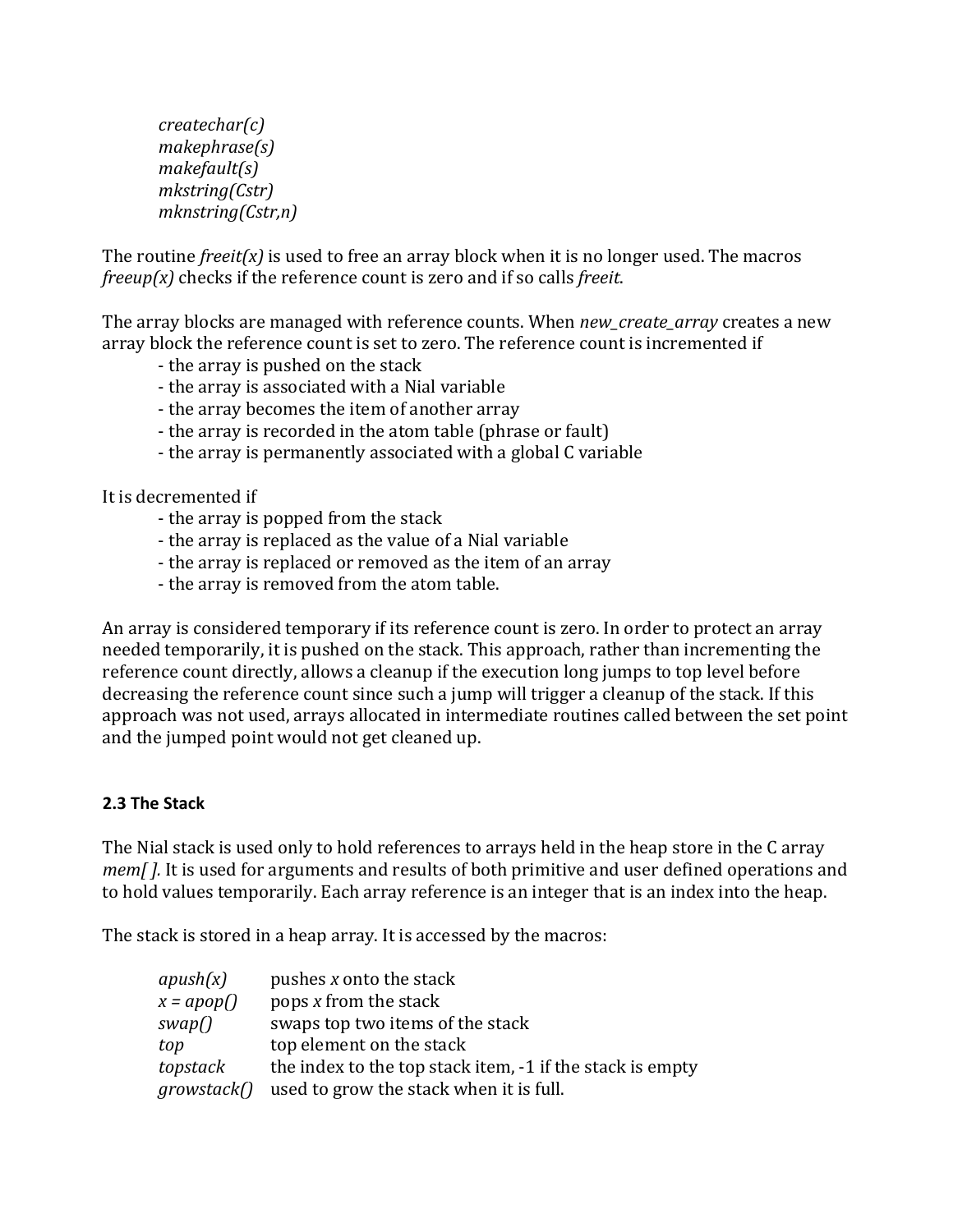The stack automatically expands if an *apush* occurs when it is full.

In debug mode, which can be set up for testing purposes using the build process, the *apush* and *apop* routines are replaced by routines that check the validity of items being pushed or popped.

# **2.4 The Atom Table**

The atom table is used as an "object" table to ensure that phrases and faults are stored uniquely. This means that comparisons between phrases can be done by integer comparison, speeding up computations involving symbolic searches. A hash function is used to compute the location for a phrase or fault, with rehashing used if collisions occur.

The atom table is an array of integers, *atomtbl* [] that holds either references to the storage of a phrase or fault atom in the heap or tags indicating empty or held positions in the hash table. Its length is chosen so that it is relatively prime to 239, the value used in the rehashing computation.

Since an atom has a reference count if it is held in the atom table, the free up routine removes phrases or faults from *atomtbl* if their reference count is one.

The combination of sharing of phrase values via the atom table along with the above approach to reference counting has one subtle problem. If there is a situation where two temporary values can exist that point to the same phrase, then the only reference count will be caused by the atom table. If an attempt is made to free both temporary values, then the second one will fail. This problem has been circumvented in *eval\_fun.c* and *eval.c* in calls to binary and curried operations by pushing the arguments. It is believed this is the only circumstance where the above situation can occur. In all other cases, phrases being passed will be items of array structures and will have an extra reference count.

The routines that support the atom able are:

| $-createatom(k,s)$ | create an atom of kind k from string s    |
|--------------------|-------------------------------------------|
| $-$ remove_atom(x) | remove an entry from the atom table       |
| $-hash(s)$         | hash the string s                         |
| $-reshash(n)$      | rebuild the expanded hash table of size n |

The routines *makephrase* and *makefault* use *createatom*. The *makefault* routine is used to trigger an interrupt on fault creation if the triggering switch is on.

# **2.5 The C Buffer**

Many of the implementation routines for primitives need to hold data as a set of C values before constructing a Nial array in the heap. The variable *Cbuffer* is a character array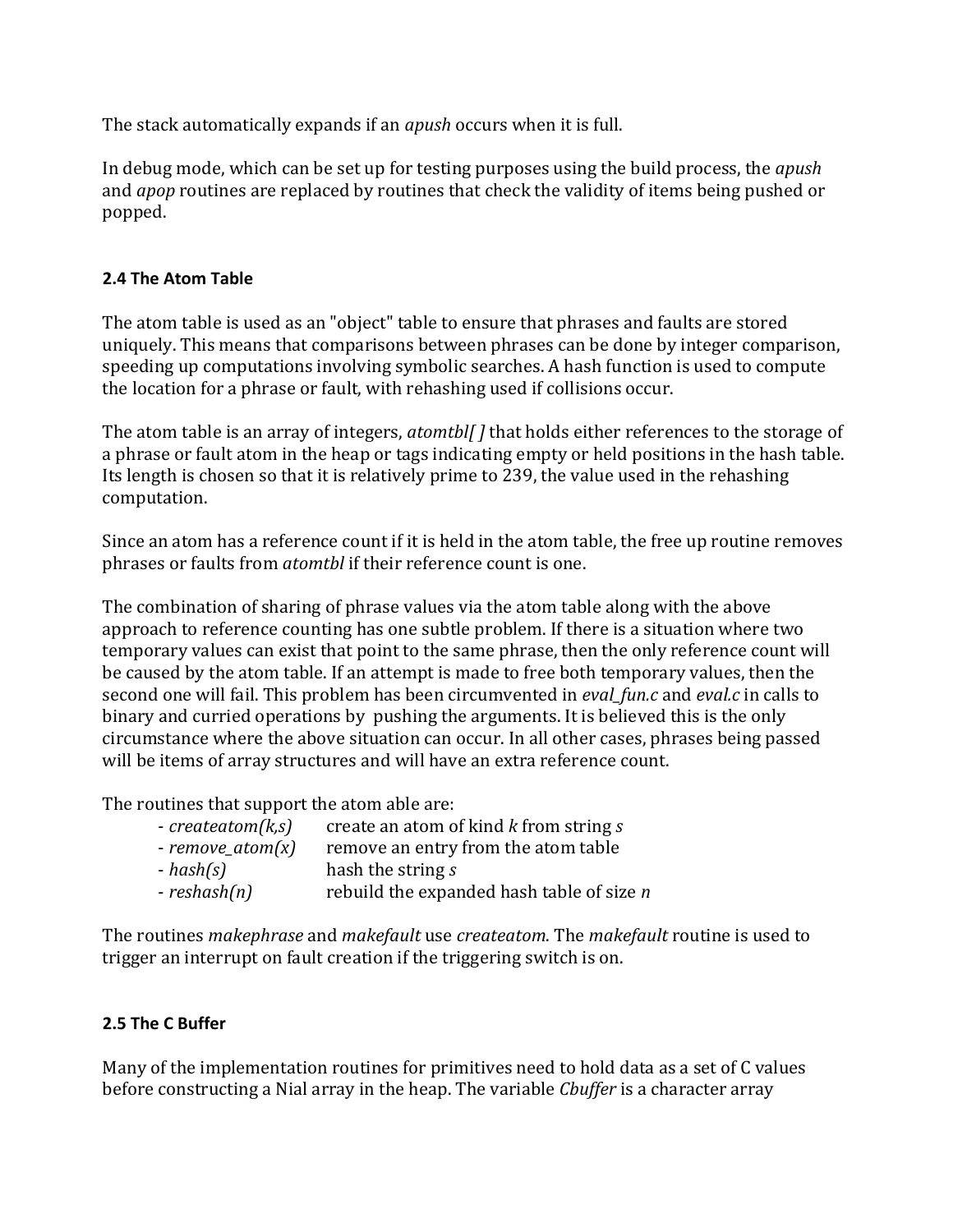allocated in the Nial heap used to hold temporary C values during array construction. Some routines use this in a stack like way, while others use it to accumulate a string of indefinite length. In order to use it efficiently both ways there is a reserve protocol by which enough space is allocated so that items can be pushed without the need to check for available space.

The routines to support the *Cbuffer* are:

| - allocate_Cbuffer() | allocates it                         |
|----------------------|--------------------------------------|
| - extendCbuffer()    | extends Chuffer if reserve needs it. |
| $-reservechars(n)$   | reserve space for <i>n</i> chars     |
| - copytoCbuffer()    | copies a string to <i>Cbuffer</i>    |
| - copyfromCbuffer()  | copies a string from Cbuffer         |
|                      |                                      |

# **3. The Layer of Primitives**

The majority of predefined functionality in the interpreter is provided by expressions, operations and transformers that are implemented directly in terms of the abstract machine. These are grouped into a number of files of related implementations.

The details of the abstract machine capabilities are abstracted by macros so that the programming does not explicitly manipulate the array representation. The use of macros allows changes in the array representation to be made with only minor impact on the rest of the code.

Each routine that implements a primitive is called a "basic" routine and can be considered to be an instruction to the abstract machine. Each such routine is named by preceding its Nial name by *i*, e.g. the basic routine for the Nial operation *sum* is *isum*. (Since these routines are all visible to the linker, a more distinctive naming convention such as NC\_sum, would reduce the likelihood of name collision in uses of the code that require linking in other software.)

For operations that are defined to be "binary", e.g. expect a pair as the argument, there is also a routine beginning with *b<sub>\_</sub>*, e.g. *b\_plus*, to provide efficient calling of binary operations.

The general form of a basic routine is:

```
void i<name>()
		{
   						<	code	to	compute	the	result	>
   apush( <result> )
  					<	cleanup	code	>
		}
```
For a basic expression, there is no argument on the stack; for a basic operation the stack contains the argument; for a basic transformer routine the stack contains both the function argument and the array argument.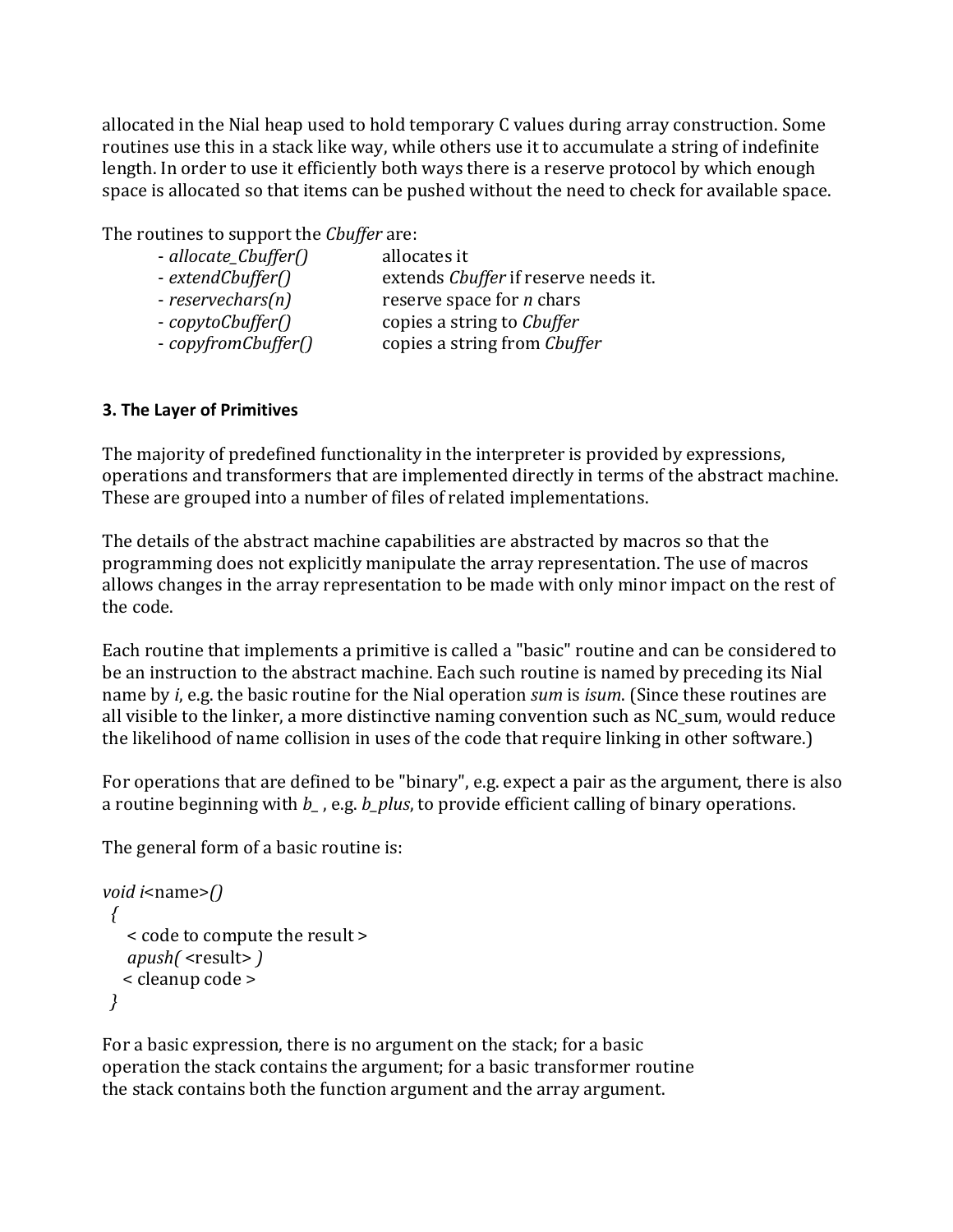The following code is the code for the Nial operation *first* from the file *atops.c.* 

```
/* implements first
    Rules:
     atomic A \Rightarrow first A = Anonempty A \Rightarrow first A = 0 pick list A otherwise, first A = ??address
*/ 
void
ifirst()
{
   nialptr x,
                z;
  x = \text{apop}(); if (atomic(x))
   z = x;
  else if (tally(x) > 0)z = fetchasarray(x, 0); else
    z = makefault("?address");
   apush(z);
   freeup(x);
}
```
The first action of the routine is to pop the argument into variable x, and then to use it for the atomic test and the nonempty test. In both cases the result is placed in variable *z* and pushed on the stack. Then cleanup is done by calling *freeup* on the argument.

If the argument is a temporary array ( $refcnt = 0$ ) then it is freed immediately; otherwise, the call to *freeup* has no effect. The call to *freeup* must be done after the call to *apush* because the result may be the same array as the argument.

Operations that are more complex are often programmed in two layers: the basic routine, beginning with *i*, is used to pop the argument into a C variable. Checks on the validity of the argument may be done at this level. Then a C routine taking an argument is called. Usually, the latter routine will push the result and clean up the argument and temporaries. The support routine may also be called from other places in the code.

See *ipack* in *atops.c* for an example.

For operations that are binary, there are two basic routines: an "*i*" routine that assumes the argument is a pair (and checks that this is true) and a "*b* " routine that takes two arguments off the stack. Both of these call the same support routine to do the work.

The basic routines are in a number of files:

*arith.c* - arithmetic operations, random number generator *atops.c* - array theory operations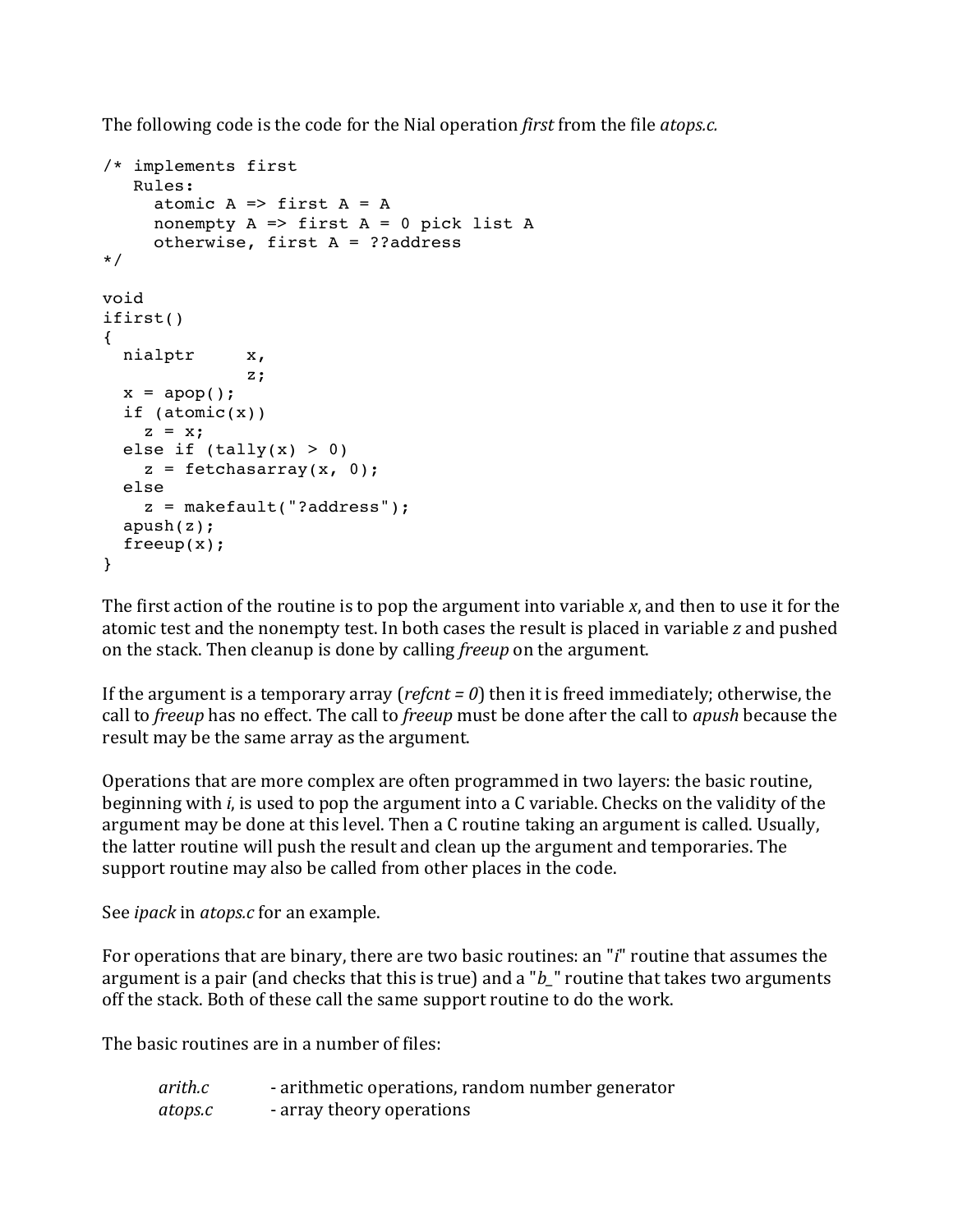| compare.c  | - comparison primitives, max, min     |
|------------|---------------------------------------|
| linalg.c   | - the linear algebra operations       |
| logicops.c | - the boolean operations              |
| picture.c  | - the array diagramming operations    |
| wsmanage.c | - the workspace management operations |

Routines that support basic Nial expressions, such as *Null*, *Pi*, Readchar, etc. are very similar to the basic Nial operation routines except that there is no argument to pop off the stack.

These routines are not gathered in one file, but appear in the modules to which they are most closely related. For example, *ireadchar()* is in *fileio.c* with the code for reading a single character from the standard input stream.

Routines that support basic Nial transformers are also similar to operation routines except that there is also an operation argument passed on the stack. For example, the following code implements the transformer *FOLD*.

```
/* implements the transformer FOLD as
    n FOLD f(x) == f f f...f x (n applications) */
void
ifold()
{
  nialptr f,
\mathbf{z},
               x,
               y;
  nialint n,
               i;
  f = \text{apop}();
  if (kind(top) == faulttype \&\& top != Nullexpr \&\& top != Eoffault && top != Zenith && top != Nadir)
     return;
  z = \text{apop}();
  if (tally(z) != 2) {
     apush(makefault("?argument to a FOLD transform must be a pair"));
   }
   else
   {
     splitfb(z, &x, &y);
    if (kind(x) != inttype || valence(x) != 0)
 {
       apush(makefault("?first argument of FOLD must be an integer"));
       freeup(x);
      freeup(y); /* in case they are temporary */
     }
     else
```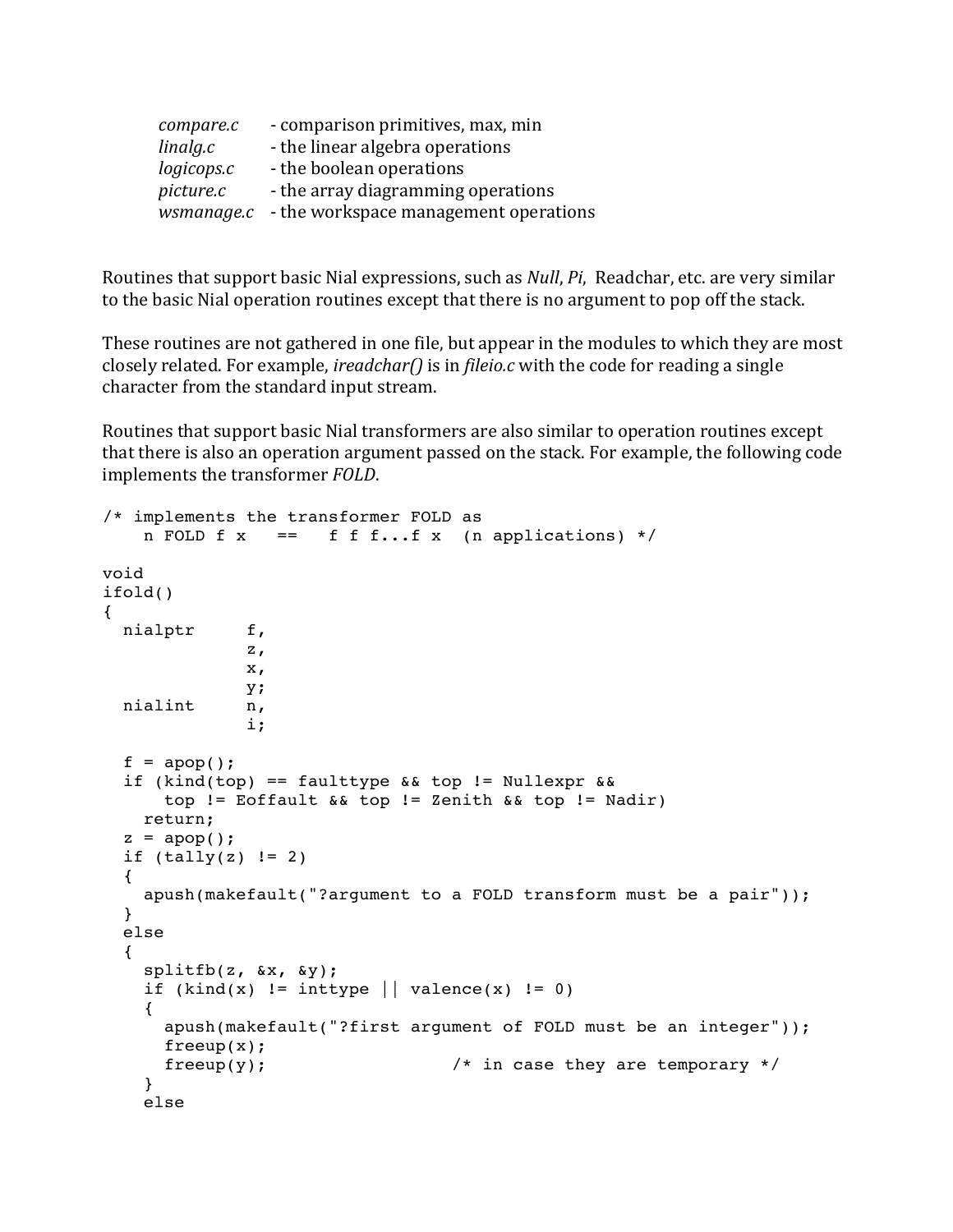```
 {
      n = intval(x);
       freeup(x);
       apush(y);
      for (i = 0; i < n; i++) apply(f);
     }
   }
   freeup(z);
}
```
The routine begins by popping the operation to be applied into f. This is a reference to the array holding the parse tree associated with the actual operation being transformed.

Then the array argument is popped after testing whether it is a fault. It is checked to have two items which are split into *x* and *y*. The variable *x* is tested to be an atomic integer array and its integer value placed in *n*.

The work of the routine is done by pushing *y* and then using a for-loop that applies the operation  $f$  *n* times, leaving the final result on the stack.

Before exit, the array argument is freed. The function argument is not freed because in most cases it will be permanent. If the function argument is temporary it is freed by *apply transform()* in *eval.c.* 

## **4. The Translator to Internal Form**

The front end of the Nial interpreter consists of a hand-built scanner and a hybrid parser. Because Nial definitions are usually fairly small, the decision was made to decouple the scanner and parser into separate passes; thus the scanner is given a string to scan and produces a token stream. The latter is a flat array of alternating numbers and phrases where the numbers indicate the type of token and the phrase contains the text of the token. The parser takes a token stream as its argument and produces a nested array representing a reduced parse tree as the result.

## **4.1 The Scanner**

The module *scan.c* implements the scanner. The scanner is driven by a finite state automaton consisting of a character class table and a state transition table. The scanner is quite efficient; the only drawback to this approach is that adding new "special symbols" such as " $:=$ " requires carefully addition to the transition table layout.

The scanning process works as follows. The scanner starts in *Start* state. The *class* of the next character is found and the transition table is used to select a new state as indicated by the *[Start,class]* entry. This process is repeated until the state becomes *Accept* state. Then the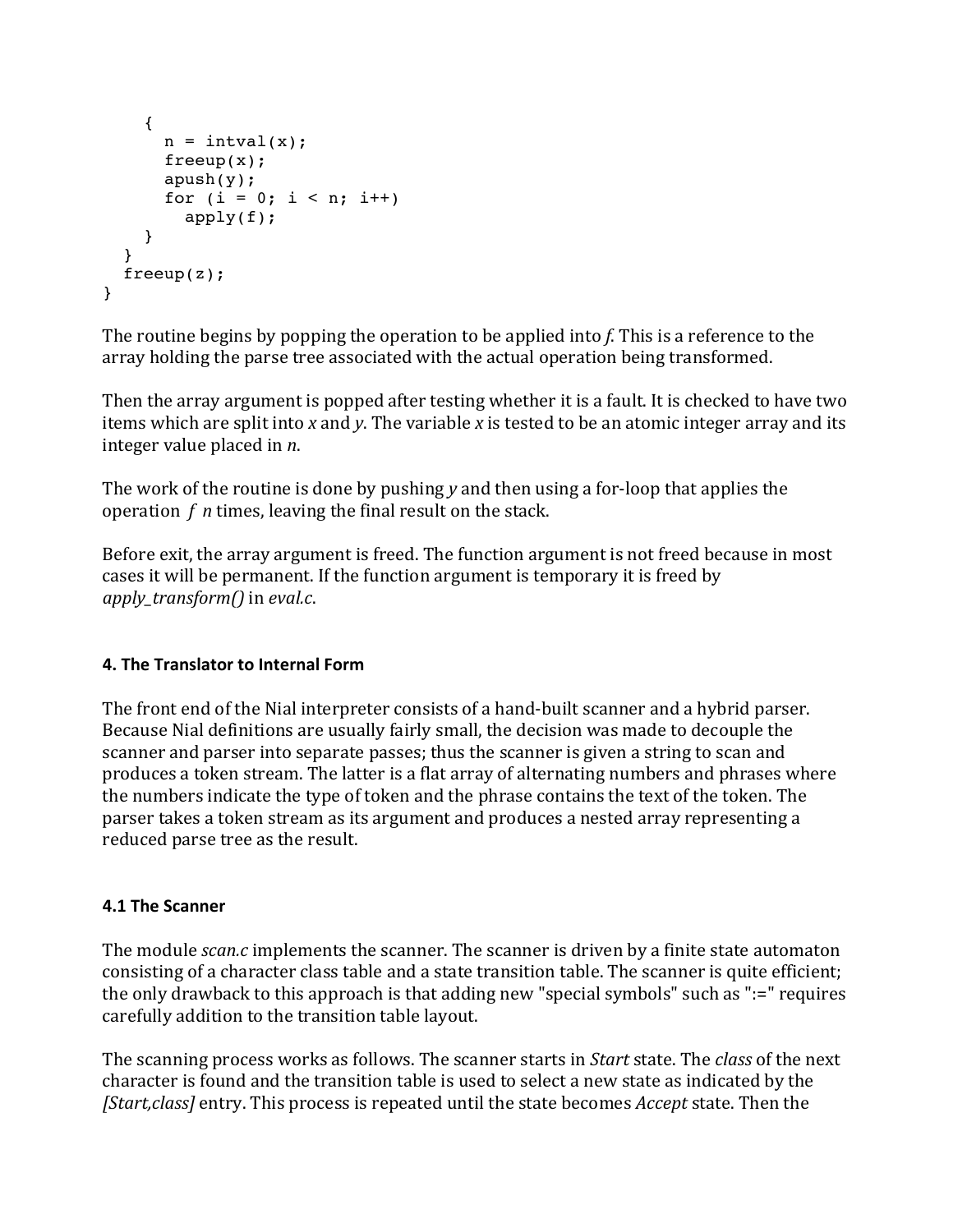string isolated between the *Start* and *Accept* state is selected and the routine *mktoken()* is called to construct the token and add it to the stream. The macro definitions for the state names, the character classes and the token numbers are defined in the file *states.h*.

The basic Nial operation *scan* can call the scanner directly within Nial.

## **4.2 The Parser**

The module *parse.c* implements the parser as a hybrid of a top-down recursive-descent parser for the linguistic aspects of the grammar (control constructs, assignment, operation and transformer forms, etc.) and a bottom up shift-reduce parser for the juxtapositional syntax of array theory expressions. This design was chosen because of the ease of adding reasonable error messages for the linguistic parts. The use of the hand built shift-reduce component allows very general use of parentheses, which were difficult to achieve in a pure recursive-descent version.

The parser is also unusual because it does back up to undo some parsing steps in situations where the construct cannot be recognized from the next token. This backup has to be done carefully, otherwise a situation can arise where n! attempts are made to parse a strand of length n before it fails. (We learned about this the hard way!).

The parser is called in two modes: one in which it is expecting an action and one when it can parse a construct corresponding to an array expression, an operation expression or a transformer expression. The second mode is only used when it is being called from Nial using the basic operation *parse*.

Each recursive-descent routine is passed a pointer to a variable in which it stores the parse tree that it constructs. The calling routine then uses the variable to access the tree and embed it in the result the caller is creating.

The shift-reduce part is driven by the routine *formfinder()*. The task of this routine is to look for one of the three kinds of expressions and return with the kind it has found. The parser uses a stack to hold intermediate results as it is parsing in shift-reduce mode.

All the parser routines return a *SUCCESS*, *FAIL*, or *ERROR* code. On *ERROR*, the routine that found the error places an error fault on the Nial stack and all routines higher up in the calling sequence return with *ERROR*. On *FAIL*, the called routine cleans up to its point of call, restoring tokens if necessary by backing up the nexttoken indicator. The calling routine decides whether to try an alternative construct, to return an *ERROR*, or to *FAIL* itself.

The token stream is global to the parse routines. The routine *accept1()* is used to accept a token and move the token indicator to the next token.

The parse trees are constructed as tagged nodes, with each form of language construct having its corresponding node form. The details of the nodes are hidden in node builders (in *blders.c*,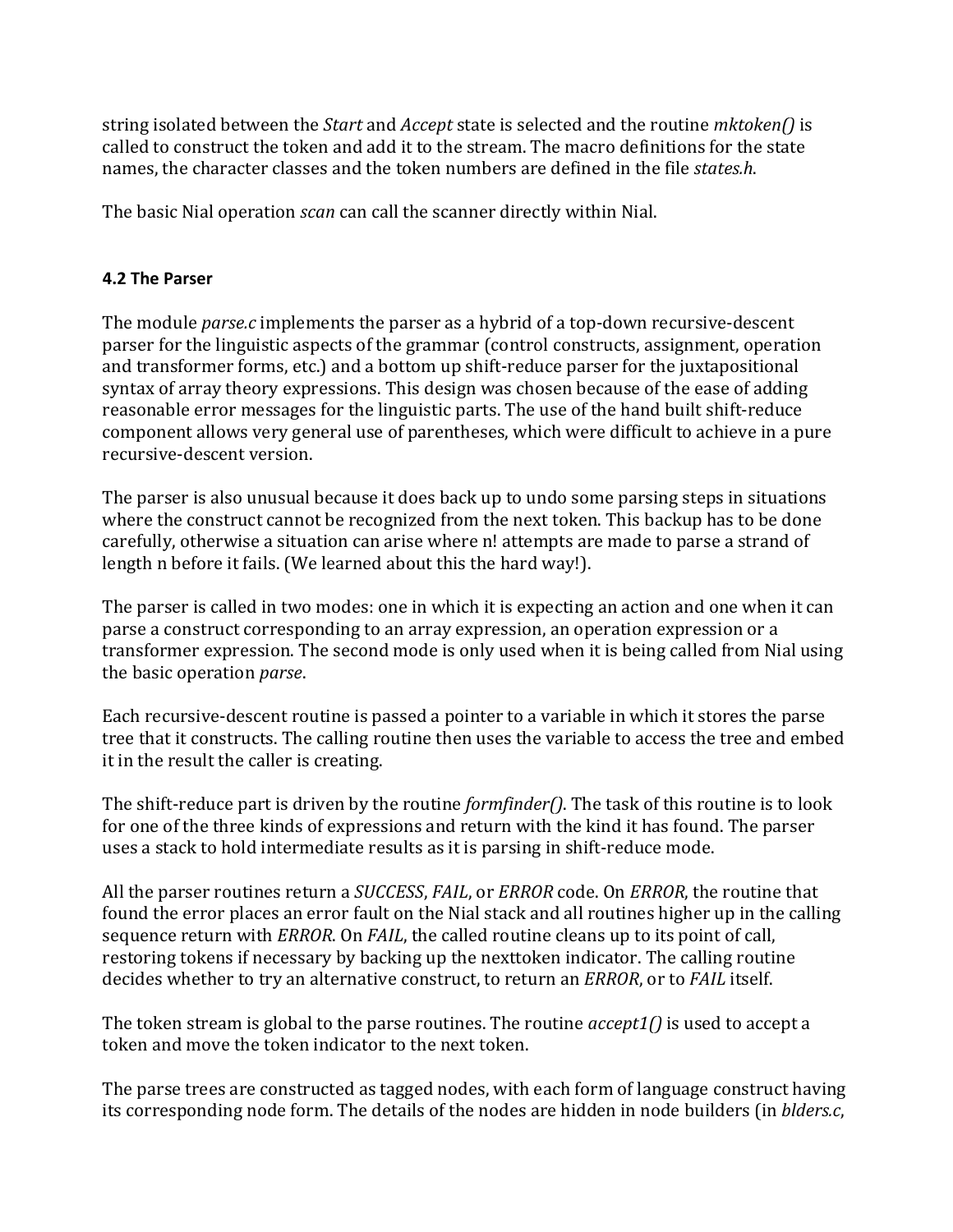*blders.h*) and field selectors (in *getters.h*). New nodes are easily added to accommodate an extension to the language.

#### **5. The Evaluator**

Every Nial expression denotes either:

- an array value,
- - an operation, or
- - a transformer.

The array expressions include: *constants variables basic named-expressions user-defined named-expressions list constructs control constructs blocks assignments operation applications definitions*

The operation expressions include: *basic named operations user-defined named operations operation compositions atlases* e.g*. [f,g,h] opforms* e.g.  $(\omega a \cdot (a+1))$ *curried operations* e.g.  $1+$  *transforms* e.g*. EACH rest*

The transformer expressions include: *basic named transformers user renamings of transformers user-defined named trforms* e.g. *TWICE* is tr *f* (*f f*)

For each class of semantic object there is one routine in the evaluator that handles it:

array expressions - *eval(exp)*  operation expressions - *apply(op)* transformer expressions - *apply\_transform(tr)*

These are the three major routines of the evaluator. They take as their argument a parameter corresponding to the code they are to evaluate. They assume that a code argument is "permanent", i.e. it is owned in some component of a program text. Hence these routines do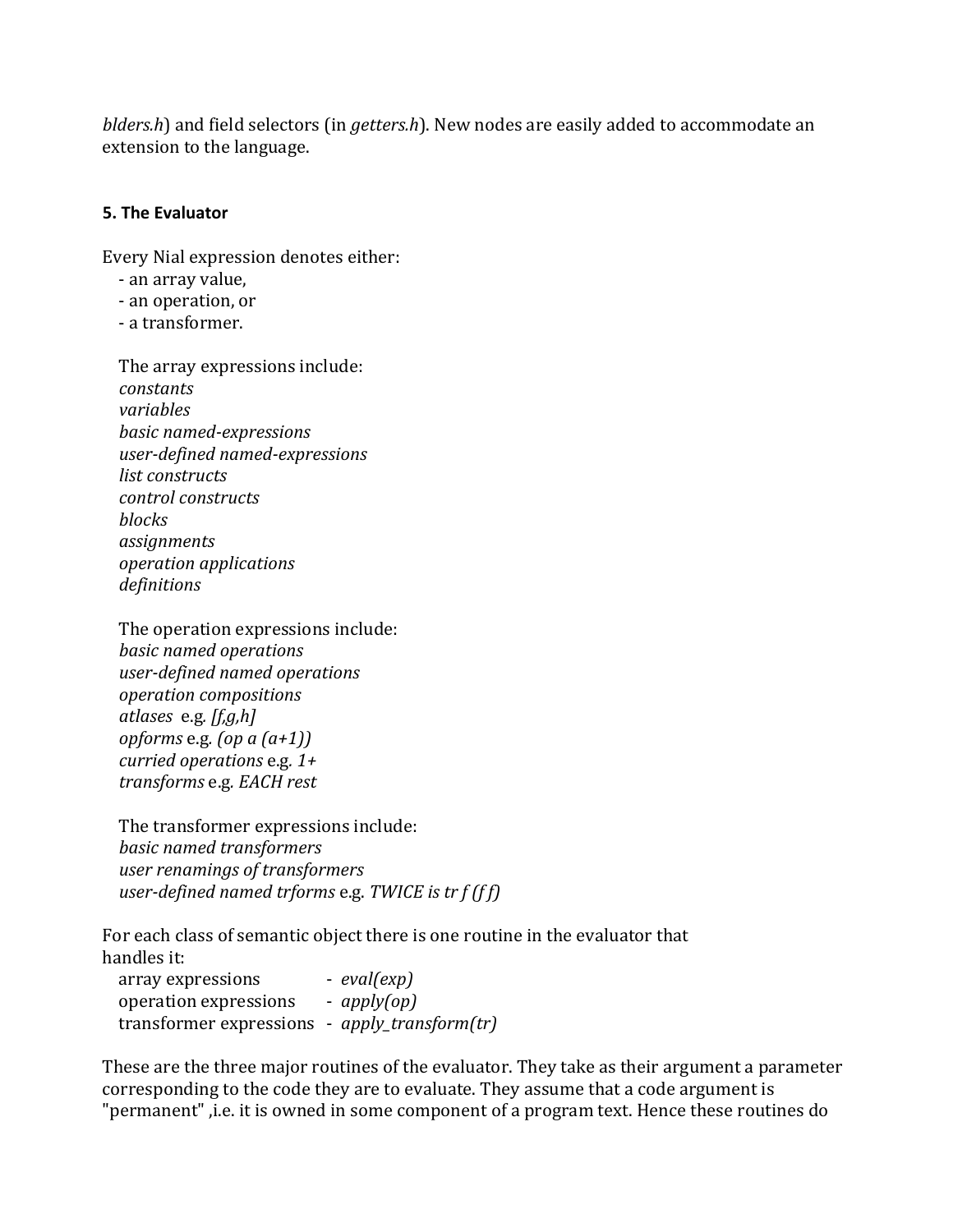not need to free up such an argument. Accordingly, routines that create temporary code objects (some cases in apply transform and some primitive transformers) are responsible for cleaning up such objects.

The evaluator is stack-based. The stack handling is as follows:

| eval(exp)<br>apply(op) | leaves its result on the stack.<br>takes the array argument on the stack and leaves the result on the stack.<br>It frees up the argumentif it is temporary.                                                                                                                                    |
|------------------------|------------------------------------------------------------------------------------------------------------------------------------------------------------------------------------------------------------------------------------------------------------------------------------------------|
| applytr(tr)            | takes the array argument on the stack (topm1) and the operation<br>argument on the stack (top). It leaves the result on the stack. It frees up<br>the argument if it is temporary. It does not free up the operation<br>argument since it is assumed to be permanent code; if it is temporary, |

Each of the routines is driven by a case switch with the semantics of evaluation for each node encoded in the section of code selected by the node's tag.

then the routine that built it must clean it up.

The stack is used to hold other information as well. Blocks, opforms and trforms all define local scopes. When one of these is entered an activation record is placed on the stack which holds the backpointer to the previous one for this scope  $(-1)$  if there isn't one) and the value cells for the local names. The routine *prologue* sets up an activation record and *epilogue* discards it.

In order to get the proper semantics for trforms, their operation argument must be "closed" with its environment". This means that the pointers to all local scopes must be saved. When a closure is applied the stack is used to hold the current stack pointers while the ones bundled with the operation are installed. The routines *setup\_env* and *restore\_env* are used to set up for a closure application and to clean up after it.

The evaluator is complicated by the fact that the user debugging capability is intertwined with the semantic actions. In order to make the interpreter more efficient for production use, two versions of *eval()* are created. When user debugging is enabled the slower version is run; when user debugging is off the version with the debugging code removed is run. To support this double construction of the *eval()* routine, it is stored in the file *eval\_fun.c* and included twice with different switch settings.

The interface between the evaluator and the basic routines, which behave as abstract machine instructions, is done through a pair of dispatch tables and an initialization routine stored in *basics.c*. The initialization routine adds symbols and dispatch table indices to the global symbol table for each basic routine. During evaluation, when a parse tree node corresponding to a basic routine is encountered its index is selected and the dispatch table is used to do a call on the corresponding routine. The initalizer and the dispatch tables are kept in synchronization by generating them using the Nial package builder program.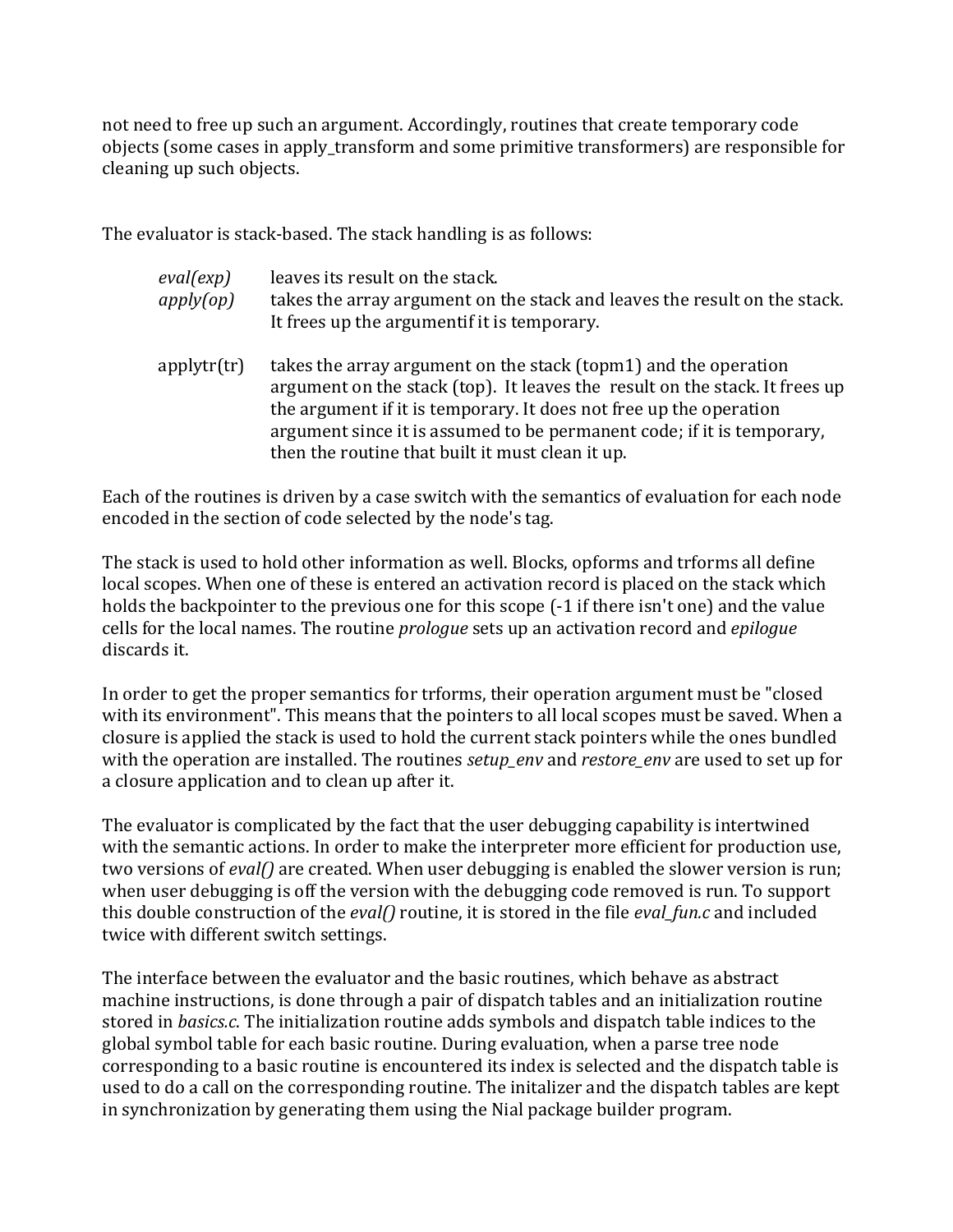#### **6. The Symbol Table Mechanism**

The symbol table mechanism supports a collection of binary trees, one for each separate naming scope created in the workspace. The initial environment consists of a single binary tree containing the reserved words and the names of the predefined arrays, operations and transformers. This binary tree is called the *global* symtab and every environment has access to it. As the user defines objects and does assignments the *global\_symtab* grows.

A separate binary tree is created for every naming scope as they are encountered by the parser. At all times *current env* contains the list of symbol tables that form the static nesting of environments. The global and system symbol tables are held separately to reduce overhead. The current environment for each construct that defines a new symbol table is saved in the parse tree entry for the construct so that it can be reestablished at runtime in order to support dynamic symbol lookup as required by the semantics of *execute* and other evaluation operations.

A symbol table is a triple consisting of a root, a current stack pointer and a property. It is referenced by the index of where it is stored in the list of symbol tables. The property of a symbol table is either *global*, *parameter*, *open* or *closed*. The local symbol table of an operation form whose body is a block is *closed* otherwise it is *open*. An opform with its body in "(" and ")" is open, but if it uses "{" and "}" then it is *closed*. The symbol table of a block is *closed*. The open vs closed information is used to enforce the static nesting rules. The symbol table of a transformer form is of type *parameter*. The global symbol table is of type *global*.

The stack pointer of a symbol table points to the current activation record associated with that symbol table if any. The global symbol table does not have an activation record since its value cells are in the symbol table entries. For other symbol tables the corresponding field in an entry holds the offset to the value cell in the activation record.

Each symbol table entry has 6 fields:

| name  | role   value   left   right   flag                                                                                                                                                                                                                                                   |
|-------|--------------------------------------------------------------------------------------------------------------------------------------------------------------------------------------------------------------------------------------------------------------------------------------|
| name  | The print value of the symbol stored as a phrase (in upper case).                                                                                                                                                                                                                    |
| role  | The semantic meaning of the name. Either reserved, identifier, variable,<br>expression, operation, or transformer.                                                                                                                                                                   |
| value | The value of the object if the system or global symtab. For a variable it is<br>the array value, for an expression, operation or transformer it is the<br>parse tree that represents it. For a local symtab this contains the offset<br>for the symbol in a local area on the stack. |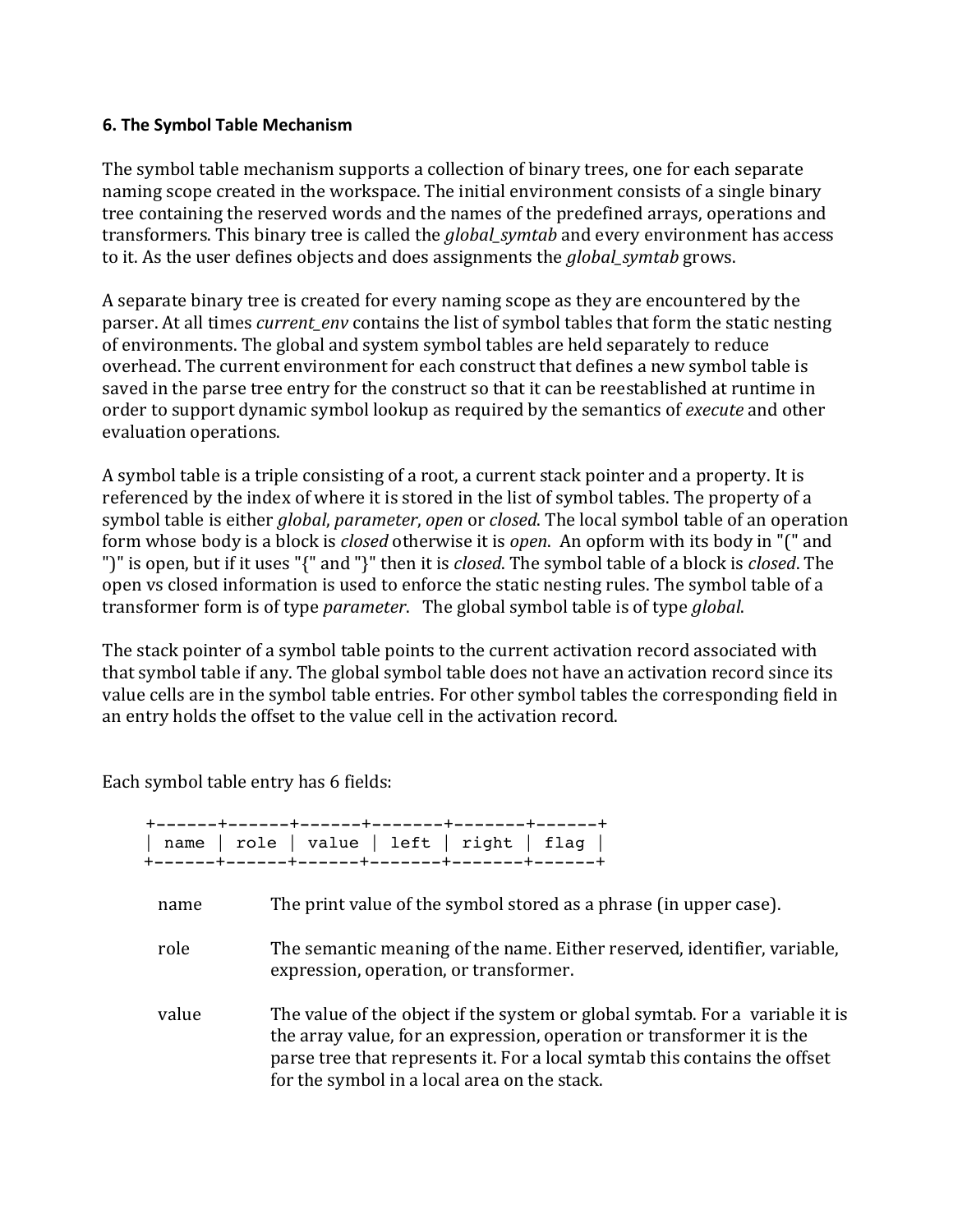| left | The left child of the node in the binary tree. |
|------|------------------------------------------------|
|------|------------------------------------------------|

- right The right child of the node in the binary tree.
- flag Used for global symbols to indicate whether the symbol is system or user defined.

In addition two debugging flags are inserted into the role field for symbol table entries corresponding to user defined program objects.

- trflag This is patched into the role field to indicate that the object should be traced during evaluation.
- brflag This is also patched into the role field to indicate that a break should be raised when the object starts evaluation.

The symbol table entry could be compressed to 5 fields by combining the role, the system flag and the debugging flags into one word, but no space would be saved due to heap blocks being of even size

A symbol table has three fields:

- the root of the binary tree,
- a pointer to the current activation record in the stack for local environments, and
- a property field that indicates whether it is global or local and if local whether it is open, closed or a parameter table.

The main routines in the symbol table module are:

| MkSymtabEntry | creates a symbol table entry                          |
|---------------|-------------------------------------------------------|
| erase         | removes a symbol table entry                          |
| lookup        | returns the symbol table index and the entry address. |

The lookup routine searches the symbol tables in an order to support local scope rules. It has a parameter *searchtype* that was used to control the order of search.

When a symbol table entry is stored in a parse tree node, the component is stored as an integer and not an array reference. This is necessary to break the circularity of array references for recursive definitions. The array operations of Nial assume that all arrays are represented as trees. The inclusion of a circular reference would make some internal routines loop indefinitely.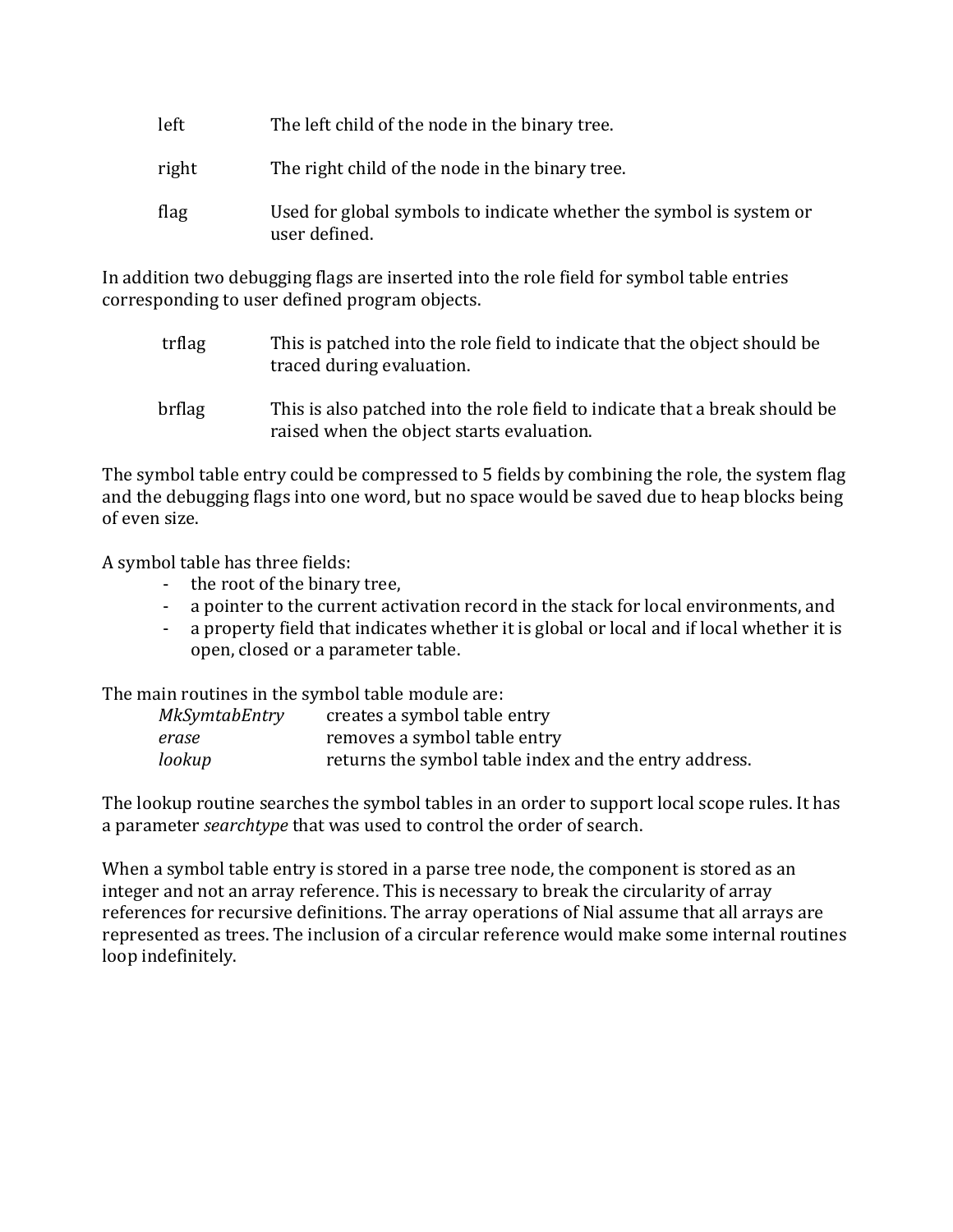## **7. Workspace Management**

The file *wsmanage.c* has the routines that load and store workspaces to the file system and also the routine, loaddefs, which loads and executes a Nial definition file (.ndf).

The workspace is dumped in 3 segments:

- a struct of C values that reference the workspace
- the atom table
- the allocated blocks in the heap.

The Nial stack and the C buffer parts of the abstract machine do not need to be saved. The allocated blocks are grouped into contiguous chunks, each of which is written with one writeblock call.

Since all internal heap references are offsets to the beginning of the array mem[], there is no need to scan the heap blocks on either writing or reading them. The decision not to store hard C pointers in the heap is a good one in that it has made workspace file management easier.

A workspace *save* or *load* is always done at the top level. This is necessitated by the fact that computation cannot be resumed at an arbitrary point in the C program since the C stack cannot be reinitialized and control given to the point of interruption.

# **8. File Access**

The file *fileio.c* supports the file access mechanisms of Nial. These include i/o to stdin and stdout, sequential file access using the Nial operations *readfile* and *writefile*, the random access mechanisms of the Nial component file system for direct access (2 kinds), and routines for direct access to POSIX style files.

Most of the file routines assume that the file is open and that a file handle has been assigned. The file handles are managed in a C table of fixed size. (This is a limitation we may want to remove. For some OS's it is safe as long as the default size is larger than the number of allowable open files.)

For Nial direct access files, two host files are needed: one for the data file and one for an index file. The Nial name is given without a suffix, and the host names have *rec* and *ndx* as the suffices.

The *iopen()* routine is used to open files in one of the following modes:

- *"r* read only mode for sequential files
- *"w* write mode for sequential files
- "a write mode for sequential files starting at current end
- "*d* direct access mode
- "c communications mode (allows read and write)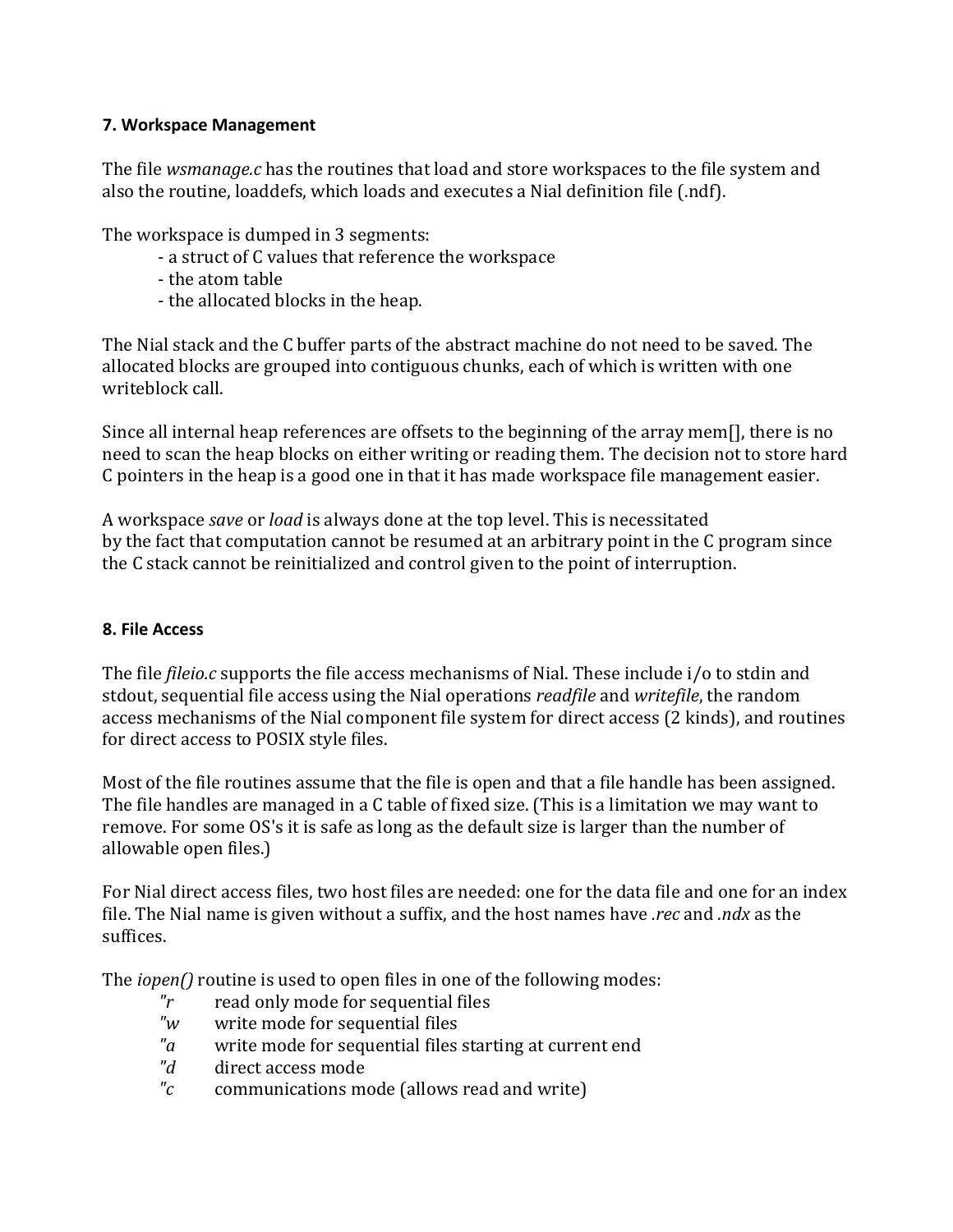The POSIX style file access routines take a file name argument and do the open and close internally.

The Nial direct access files are in two flavours: ones with items that are Nial strings treated as arbitrary byte arrays, and ones with items that are representations of Nial arrays.

A direct access file has an index file  $(.\text{ndx})$  that contains some global information on the file and a 2 word field for each record up to the highest index used. The 2 words are byte position and byte length.

The data file for a direct access file (.rec) is an uninterpreted sequence of bytes. The data is stored in the order written. Updates are put in place if they will fit; otherwise they are placed at the end of the file. A count of unused space is kept in the global information. If the space wastage becomes too high the .rec file is compressed automatically.

While care has been taken in writing the direct access package, it is not as robust as professional database packages in handling error conditions. It has proven adequate for prototyping and small applications, but it is not intended for a large-scal application that depends on the direct access code as a central feature.

#### **9. The Operating System Interface**

In Version 7 of Q'Nial the interface to the operation system has been simplified since we are assuming that the operating system is a variant of Unix. Currently, we are building the sysem under Linux and Mac OSX. The operating system interface routine is *unixif.c*. It provide support for the following functionality:

- signal handling for floating point exceptions, Ctrl C, etc.
- routines for cpu time and date handling
- file handling support (open, close, seek)
- routines for sequential i/o of an arbitrary size
- routines for block i/o of an arbitrary size
- routine to call the command interface for UNIX
- routine to call an editor that can be specified
- routine to initialize the NIALROOT path

The file handling approach is based on the buffered versions of the UNIX runtime routines.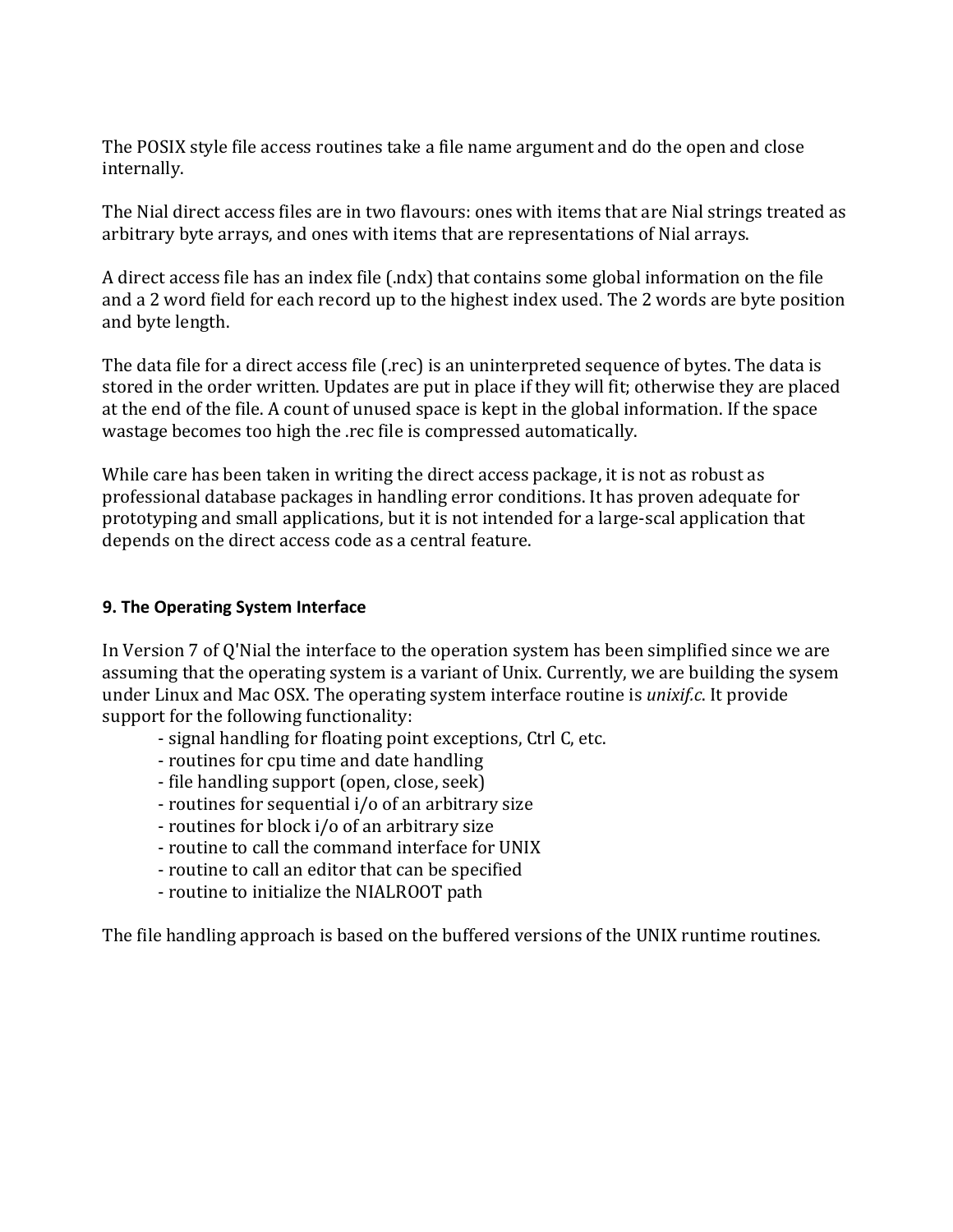#### **10.** The Top Level Routine in V7 Q'Nial

The file *main\_stu<sub>i</sub>c* is the main control routine for the interpreter. It's job is to:

- set the initial values for global variables
- process the command line input
- initialize the interpreter
- provides support for the longjmp behaviour during startup
- if starting with a named workspace, load it otherwise create a clear workspace.
- provides support for the longimp behaviour during Nial computations
- initialize the file system
- execute a *Latent* expression if found in the workspace
- load a definitions file if requested using *loaddefs()*
- if interactive execution requested enter the top level loop
- after execution via Latent or interaction do cleanup and exit

The top level loop interacts with the user with the sequence:

- prompt
- read a line of input
- execute it, using *scan()*, *parse()*, *eval()*
- compute the picture of the result using *picture()*
- display the result using *show*()

The loop is interrupted if *Bye* is executed or the user types Ctrl-C.

All interrupts caused by the user, due to faults, or programmed ones result in a long jump to the main loop routine to code that cleans up intermediate data and restarts the loop.

Errors or interruptions that arise during execution are handled in two ways: Either they call the routine *exit\_cover()*, which does the amount of cleanup necessary for the class of error, or they long jump directly following the *set\_jmp()* call in *main\_stu.c*. The routine *exit\_cover()* also long jumps to *main* stu.c after doing its cleanup work. If the interruption occurs in initialization it goes to the first *set*  $\frac{imp}{\cdot}$  call. If during the interactive loop it goes to the second one.

The return code provided to *set\_jmp()* indicates what kind of situation caused the interruption. The details of this process are quite subtle. We do not permit *exit cover()* to recur since it could easily result in an infinite loop.

Another complicating factor is that *load* and *save* have to be executed at top level. They result in an interruption that in the case of *load* looks for a *Latent* expression that can be used to restart the computation.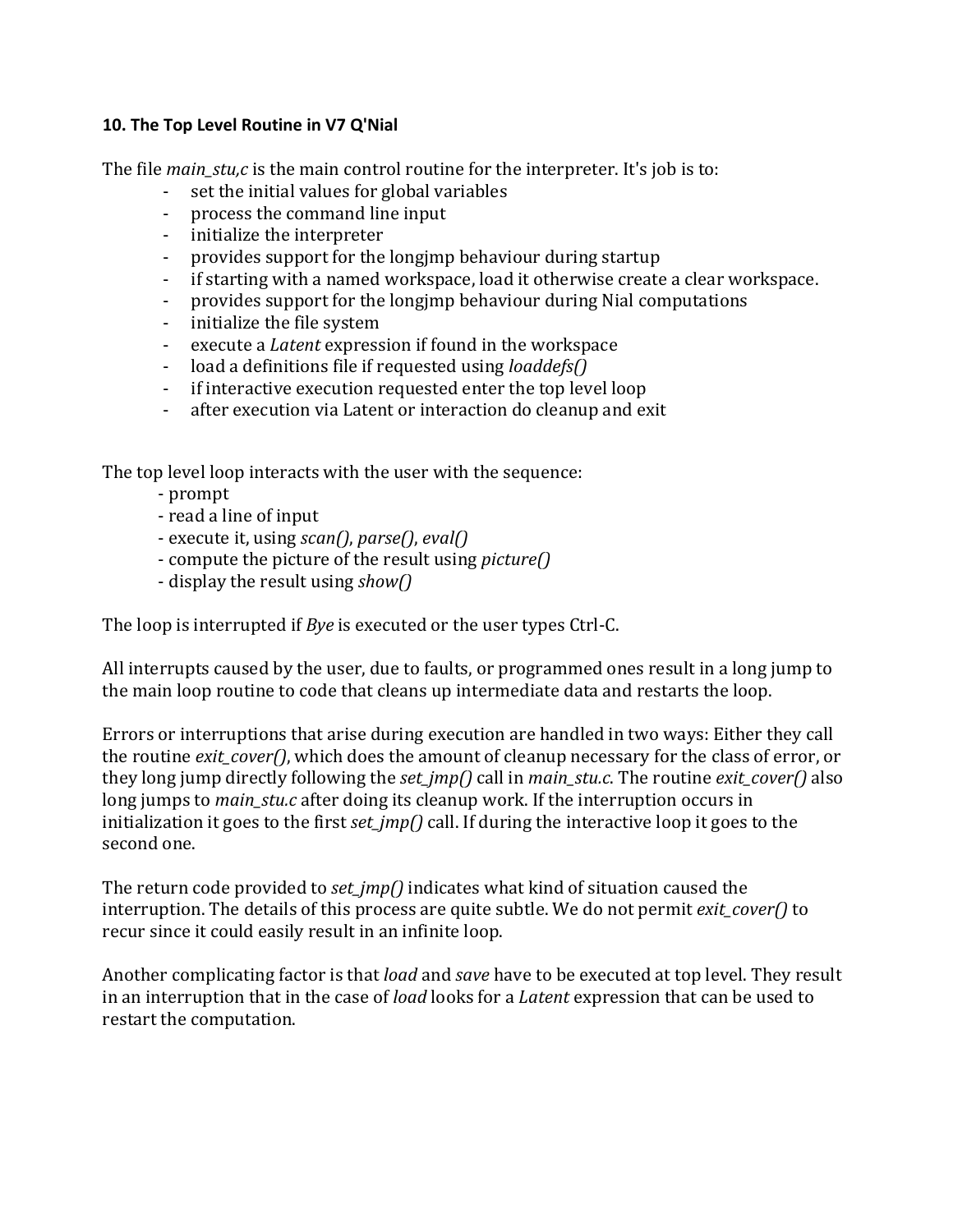#### **11. Coding Conventions**

A standard style has been used for the modules of the Q'Nial interpreter. The interpreter is viewed as a collection of modules in the software engineering sense. C does not directly support modules; however, by following the organizational guidelines provided below, most of the advantages of modules can be achieved.

Each module consists of a code file *c* and a corresponding header file *h* . A module is a collection of related routines. The routines are grouped to minimize the number of cross module linkages by either routine calls or shared global variables. Minimize is used informally here, as no formal tools have been used to achieve the modularization.

The code file consists of both local and exported routines, and local and exported global variables. A local routine or variable is declared to be static and if it is a routine its prototype is provided near the top of the file. The exported routines and global variables are described in the header file for the module using an extern declaration for variables and a prototype for the routines. Evrey code file for a module include its header file to ensure that the prototype does not conflict with the actual definition.

The header files are also used to define constants and pre-processor macros that can be used either within the code file, or by other modules that need them to use the routines exported from the module.

Most of the modules are organized as follows:

Copyright comment include of "switches.h" include of C libraries needed in th emodule include of other O'Nial modules headers as needed declaration of prototypes for static routines global variables, declared static or not the routines of the module

If the module is optionally included by the package builder, described below, there is an enclosing #ifdef <feature name> #endif pair after the include of "switches.h" that eliminates the module's code if the package is not selected by the package builder.

Most of the modules also include a fair number of header files for other modules. These correspond to module dependencies. Most of the modules require the header files:

| qniallim.h | - size limitations                       |
|------------|------------------------------------------|
| lib main.h | - the global struct G, and other globals |
| absmach.h  | - for the abstract machine model         |
| if.h       | - for the host system interface          |

When other modules are needed, we have indicates in comments why they are required so that subsequent shifts of code may be considered to reduce cross-module dependency.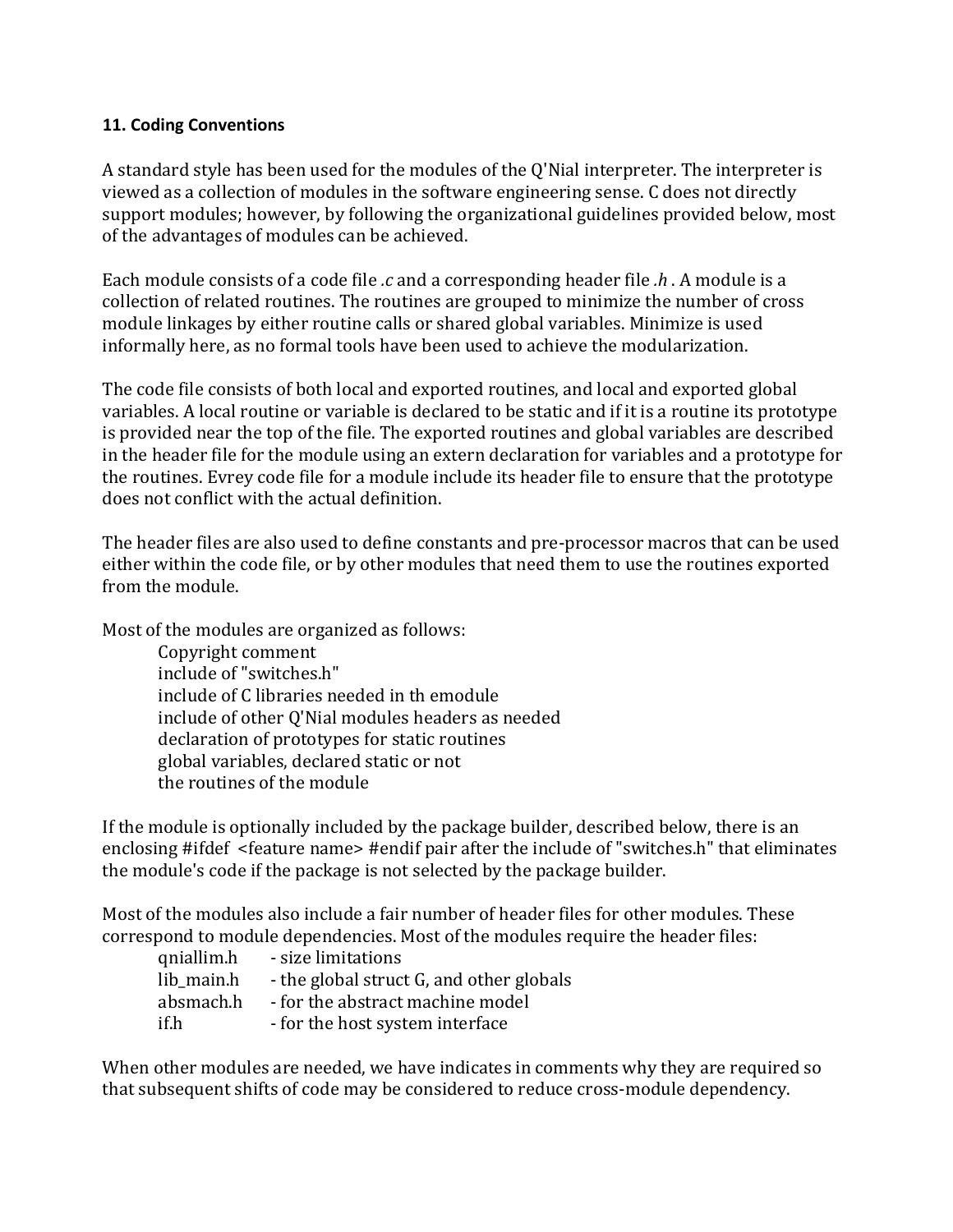#### **12. Writing new basic expressions, operations, or transformers**

This section describes how to add new basic capabilities to Nial by writing the C code to execute the semantics of basic expressions, operations or transformers. Adding new basic capaibilities in V7 Nial is done by adding a module that can be included using the pkgblder described in the next chapter.

First we describe the form that basic routines must take and give an example with some explanation. 

A basic routine is always of the form

```
void i<name> () {
   ... code to generate the result ...
   apush(result);
}
```
where  $\le$ name $>$  is the Nial name of the basic capability.

If it is a basic expression, then there is no argument provided on the stack. If it is a basic operation, then there will be an argument on the stack. This is retrieved by a call to apop() and must be freed after computing and pushing the result.

```
void i<name> () {
   nialptr x = apop();
   ... code to generate the result using x ...
    apush(result);
   freeup(x);
}
```
If it is a basic transformer, then there will be a function argument as well a value argument on the stack. They are retrieved using apop(). The value argument must be freed after computing and pushing the result. The function argument is never temporary and so does not need to be freed.

```
void i<name> () {
   nialptr x = apop(),
           f = \text{apop}();
   ... code to generate the result using x and applying f
    apush(result);
    freeup(x);
}
```
The result can be computed by applying other basic capabilities, or by allocating a result container and filling it. An example of the first method is:

```
foo is op a { first rest a }
```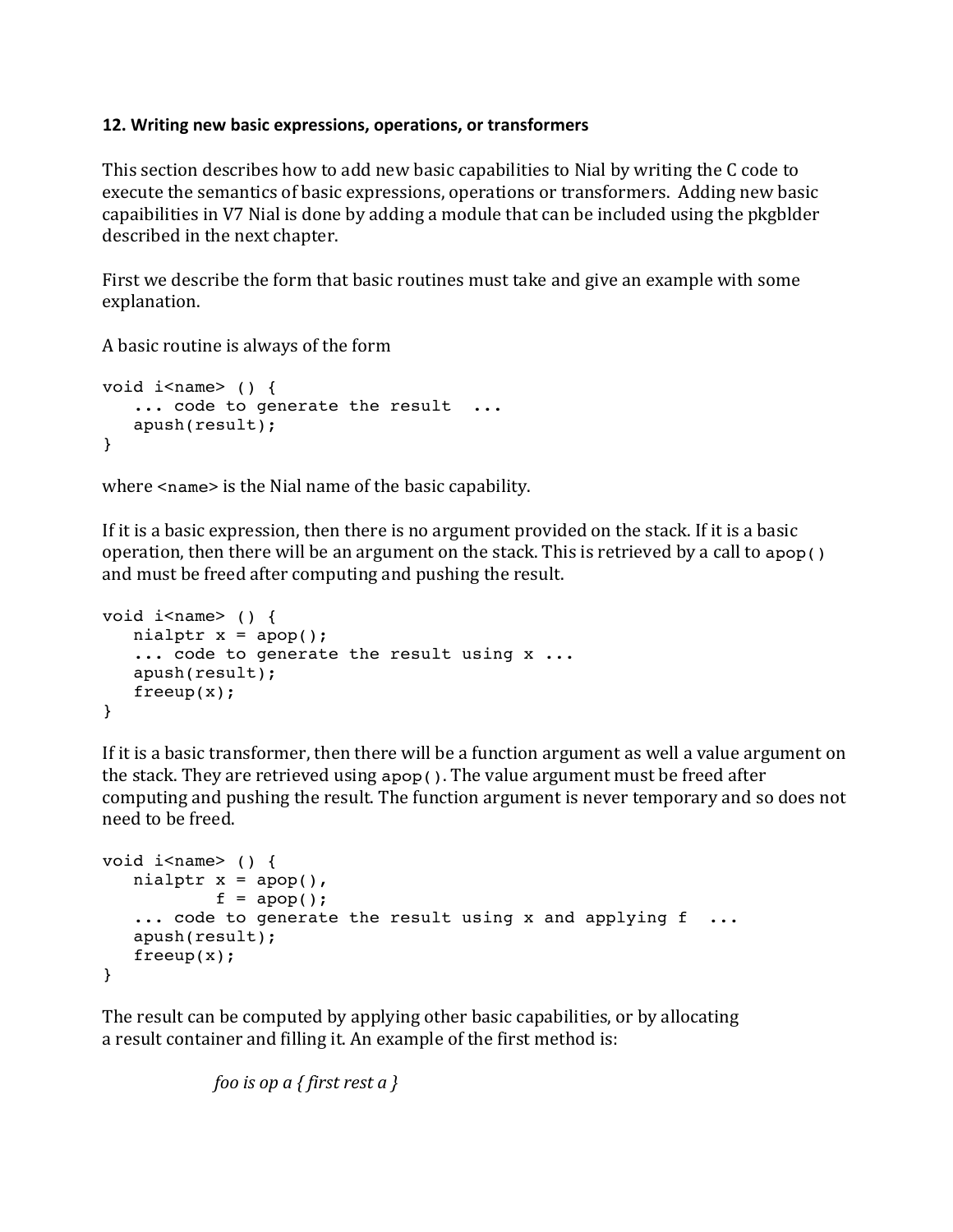which can be implemented by:

```
void ifoo ()
{ irest();
   ifirst();
}
```
There is very little gain in efficiency by implementing *foo()* at the C level compared to using the Nial definition.

Consider the operation *rotate* defined in *defs.ndf* by:

```
rotate IS OPERATION N A {
  Ta := tally A;
  shape A reshape (Ta + N + tell Ta mod Ta choose list A)
}
```
A basic version of it written in C can be implemented by:

```
void irotate()
{ nialptr x,z,a,b;
   int vb;
   nialint tb,n,m,j;
  x=apop(); /* x is the argument */
   /* check that x is a pair */
  if (tally(x) != 2) { apush(makefault("?rotate expects a pair"));
     freeup(x);
     return;
   }
  /* get the items of x and store them in a and b \cdot \frac{1}{2} splitfb(x,&a,&b);
   /* check that a is an integer */
  if (!atomic(a) || kind(a)!=inttype)
   { apush(makefault("?first arg of rotate must be an integer"));
     freeup(x);
     return;
   }
  n = intval(a); /* get the C value of the integer */
  /* create the result container z of the same kind and shape as b \cdot \frac{1}{2}vb = valence(b);
  z = new create array(kind(b),vb,0,shptr(b,vb)); /* do the rotate as two copies */
  tb = tally(b); /* compute j, the position in b where first item of z is selected*/
  j = (n + tb) % tb;
  m = tb - j; /* length of first move */
  copy(z,0,b,j,m); /* copy the first piece of length m \times/copy(z,m,b,0,j); /* copy the second piece of length j */
  apush(z); /* push the result */
```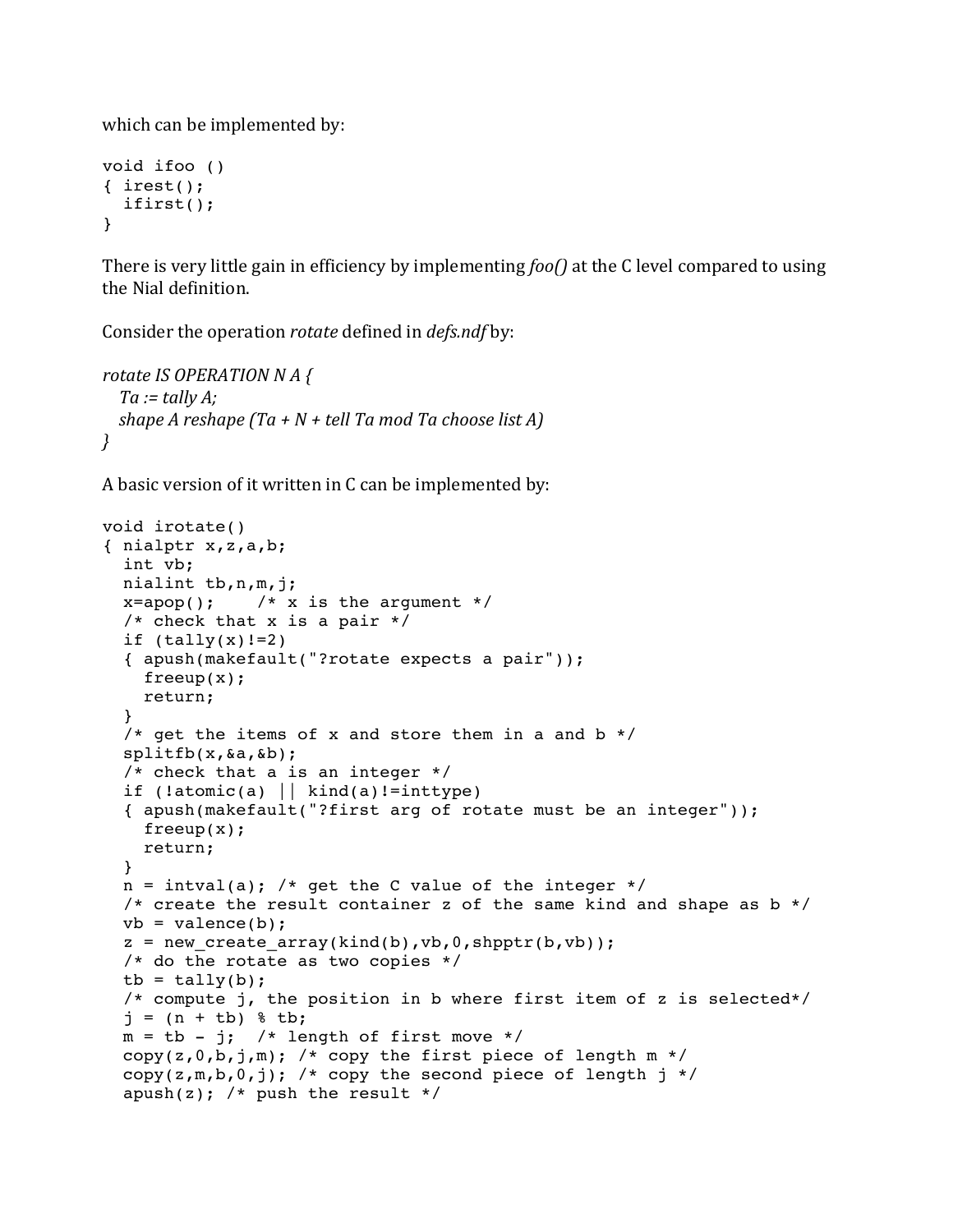```
 if (kind(x)!=atype)
     /* if x is homogeneous, then a and b are temporary */
    { freeup(a); freeup(b); }
  freeup(x); /* freeup the argument */}
```
The above example illustrates a number of key concepts.

1. The argument of the operation must be checked to ensure it has the correct structure. In this case the argument must be a pair with the first item being an integer. The following support functions are used in testing the argument:

 $apop()$  - pop an array value from the stack  $tally()$  - returns the number of items in the array argument *makefault()* - generates a fault object from its string argument *splitfb()* - used to extract the items from a pair  $\text{kind}()$  - returns the storage kind for the object  $atomic()$  - indicates if the object is an atom

2. We must extract the data inside a Nial object to operate on by C. Here we get the rotation amount from array a using:

*intval()* - returns the integer stored in a Nial atom of kind inttype.

3. The result container is allocated using:

*new create array(k,v,0,sh)* - creates a container for an array of kind *k*, valence *v*, and shape *sh valence()* - valence of the object *shpptr(x,v)* - C pointer to int for the shape vector of *x* of valence *v* 

4. The result container, *z* could have been filled by a loop that selects items from *b* and places them in *z* one at a time. However, since except at the wrap around boundary, adjacent positions are moved to adjacent positions. This suggests the faster technique of doing two copies using

```
copy(dest,dstart,src,sstart,cnt) - copies cnt items from src to dest using the two starting
    positions
```
5. The result container, *z* is pushed on the stack and the argument is freed in case it is a temporary. Note that the act of extracting *a* and *b* from *x* by *splitfb* can create temporaries if *x* is not of storage class *atype*.

*apush()* - put array onto the stack *freeup()* - test if the argument has *refcnt==0*, if so free its storage

Every basic operation is assumed to consume its argument if it is temporary. Thus, you must free up the argument at the end of the basic operation unless you have used it in a call to another basic operation. Note that if you still need the argument after calling another basic operation, you must protect it during a primitive call as follows: